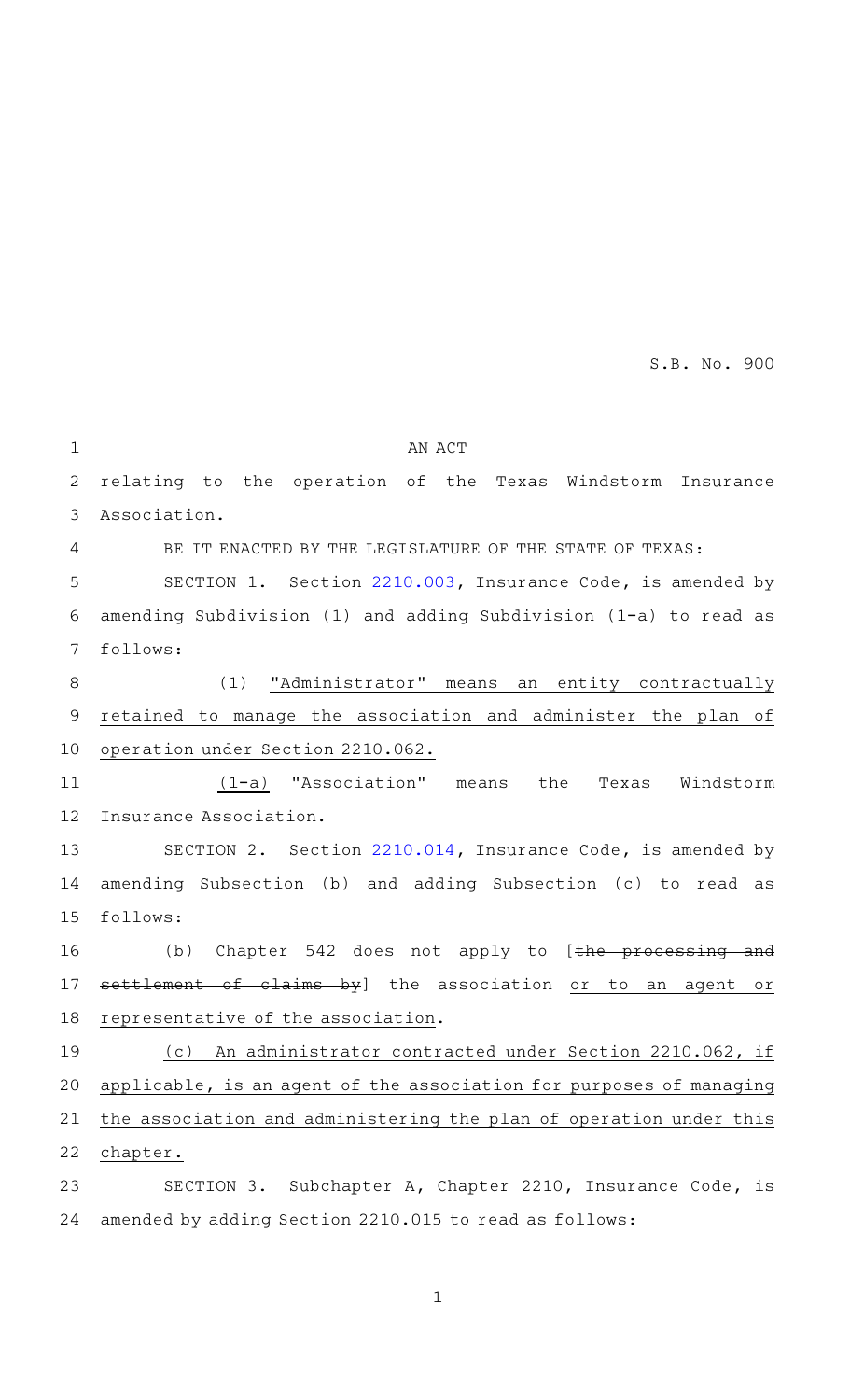| $\mathbf 1$ | Sec. 2210.015. STUDY OF MARKET INCENTIVES; BIENNIAL                                          |
|-------------|----------------------------------------------------------------------------------------------|
| 2           | REPORTING. (a) Each biennium, the department shall conduct a                                 |
| 3           | market incentives to promote participation in the<br>study of                                |
| 4           | voluntary windstorm and hail insurance market in the seacoast                                |
| 5           | territory of this state. The study must address as possible                                  |
| 6           | incentives the mandatory or voluntary issuance of windstorm and                              |
| 7           | hail insurance in conjunction with the issuance of a homeowners                              |
| 8           | policy in the seacoast territory.                                                            |
| $\mathsf 9$ | The department shall include the results of the study<br>(b)                                 |
| 10          | conducted under this section in the report submitted under Section                           |
| 11          | 32.022.                                                                                      |
| 12          | SECTION 4. Subchapter B, Chapter 2210, Insurance Code, is                                    |
| 13          | amended by adding Section 2210.062 to read as follows:                                       |
| 14          | Sec. 2210.062. ADMINISTRATION BY CONTRACTED ADMINISTRATOR                                    |
| 15          | AUTHORIZED. (a) Notwithstanding any other law, if determined by                              |
| 16          | the commissioner to be in the best interest of the policyholders and                         |
| 17          | the public, the commissioner may contract with an administrator to                           |
| 18          | manage the association and administer the plan of operation.                                 |
| 19          | The commissioner shall adopt rules as necessary to<br>(b)                                    |
| 20          | implement this section if the commissioner determines management of                          |
| 21          | the association and administration of the plan of operation by an                            |
| 22          | administrator is in the best interest of the policyholders and the                           |
| 23          | public.                                                                                      |
| 24          | The administrator must hold either a managing general<br>(c)                                 |
| 25          | issued<br>Chapter<br>4053<br>license<br>under<br>agent<br>$\circ$ r $\,$<br>third-party<br>a |
| 26          | administrator certificate of authority issued under Chapter 4151.                            |
| 27          | SECTION 5.<br>Subchapter B-1, Chapter 2210, Insurance Code, is                               |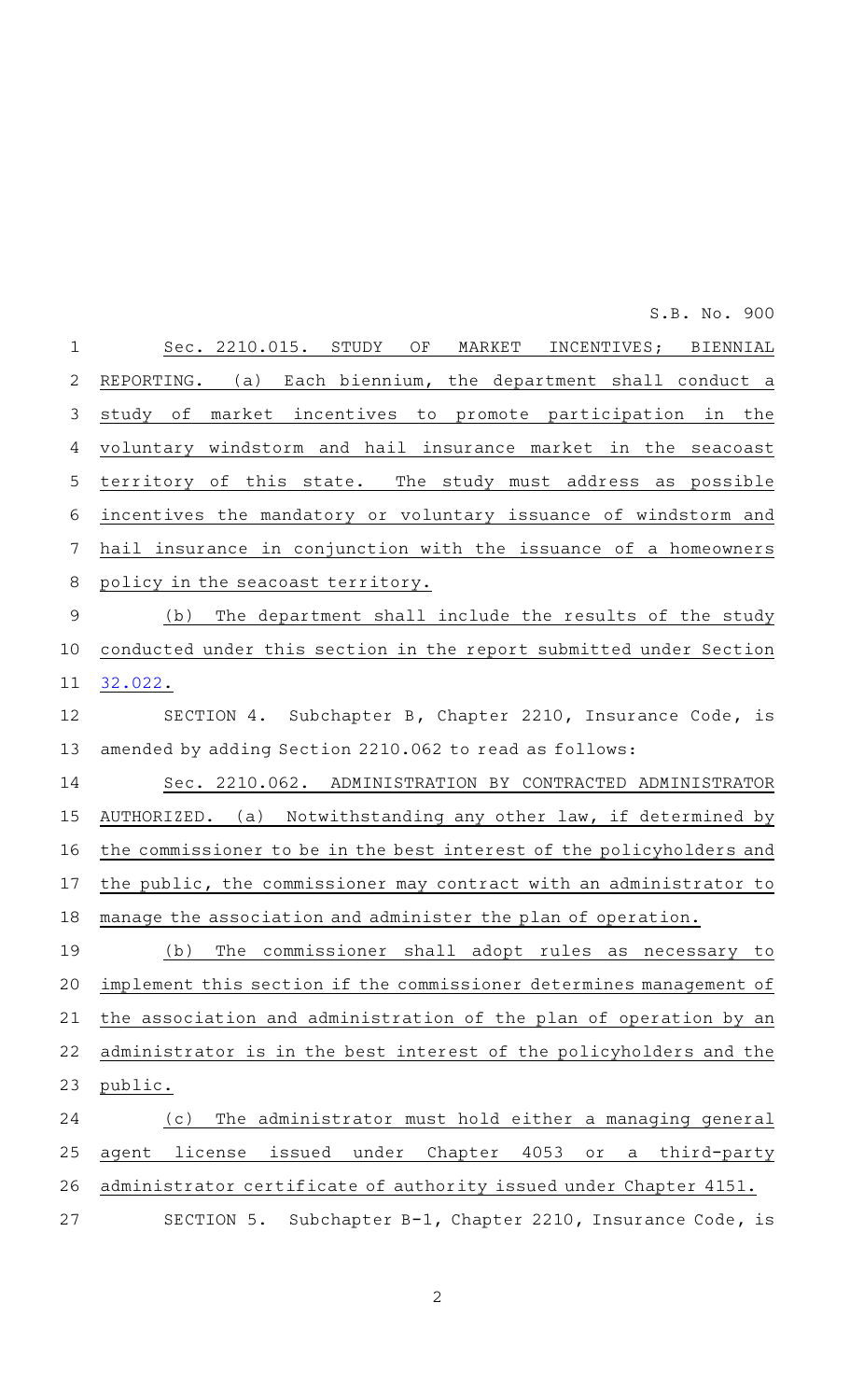amended by amending Section [2210.071](http://www.statutes.legis.state.tx.us/GetStatute.aspx?Code=IN&Value=2210.071&Date=5/29/2015) and adding Section 2210.0715 to read as follows: 1 2

Sec. 2210.071. PAYMENT OF EXCESS LOSSES[+ PAYMENT FROM RESERVES AND TRUST FUND]. [(a)] If, in a catastrophe year, an occurrence or series of occurrences in a catastrophe area results in insured losses and operating expenses of the association in excess of premium and other revenue of the association, the excess losses and operating expenses shall be paid as provided by this subchapter. 3 4 5 6 7 8 9

Sec. 2210.0715. PAYMENT FROM RESERVES AND TRUST FUND. (a)  $[\frac{1}{b}]$  The association shall pay losses in excess of premium and other revenue of the association from available reserves of the association and available amounts in the catastrophe reserve trust fund. 10 11 12 13 14

(b) Proceeds of Class 1 public securities issued before the date of any occurrence or series of occurrences that results in insured losses may not be included in available reserves for purposes of this section. 15 16 17 18

 $[$  ( $c$ ) Losses not paid under Subsection (b) shall be paid from the proceeds from public securities issued in accordance with this subchapter and Subchapter M and, notwithstanding Subsection (a), may be paid from the proceeds of public securities issued under Section [2210.072](http://www.statutes.legis.state.tx.us/GetStatute.aspx?Code=IN&Value=2210.072&Date=5/29/2015)(a) before an occurrence or series of occurrences that results in insured losses.] 19 20 21 22 23 24

SECTION 6. Section [2210.072,](http://www.statutes.legis.state.tx.us/GetStatute.aspx?Code=IN&Value=2210.072&Date=5/29/2015) Insurance Code, is amended to read as follows: 25 26

Sec. 2210.072. PAYMENT FROM CLASS 1 PUBLIC SECURITIES; 27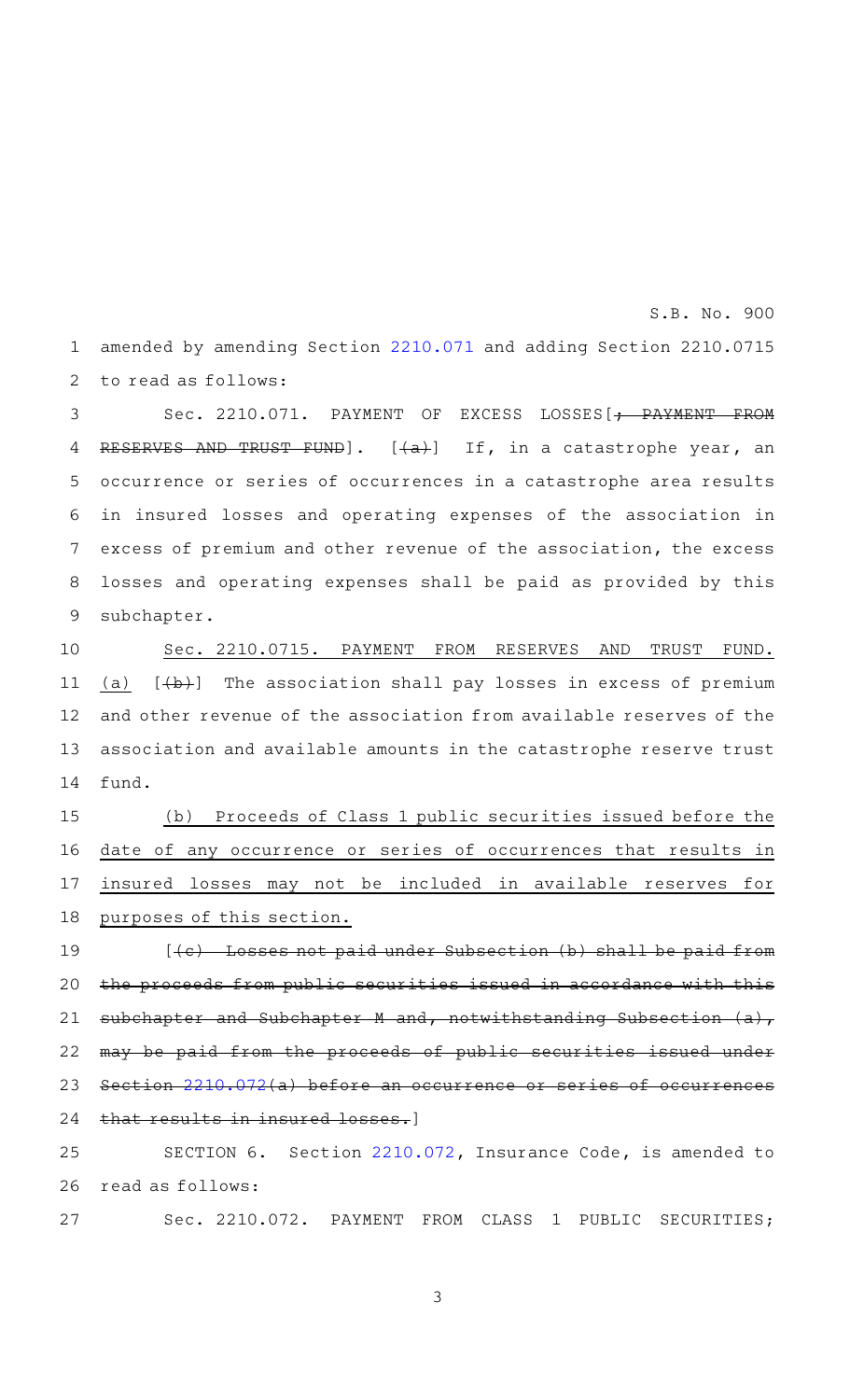FINANCIAL INSTRUMENTS. (a) Losses not paid under Section 2210.0715 [Section [2210.071\(](http://www.statutes.legis.state.tx.us/GetStatute.aspx?Code=IN&Value=2210.071&Date=5/29/2015)b)] shall be paid as provided by this section from the proceeds from Class 1 public securities [authorized to be] issued in accordance with Subchapter M before, on, or after the date of any occurrence or series of occurrences that results in insured losses. Public securities described by [issued under] this section must be paid [repaid] within a period not to exceed 14 years, and may be paid [repaid] sooner if the board of directors elects to do so and the commissioner approves. 1 2 3 4 5 6 7 8 9

(b) Public securities described by Subsection (a) that are issued before an occurrence or series of occurrences that results in incurred losses: 10 11 12

(1) may be issued on the request of the board of directors with the approval of the commissioner; and 13 14

(2) may not, in the aggregate, exceed \$500 million  $[$  $\frac{21}{21}$ billion] at any one time, regardless of the calendar year or years in which the outstanding public securities were issued. 15 16 17

18

 $(b-1)$  Public securities described by Subsection (a):

(1) shall be issued as necessary in a principal amount not to exceed \$500 million [\$1 billion] per catastrophe year, in the aggregate, for securities issued during that catastrophe year before the occurrence or series of occurrences that results in incurred losses in that year and securities issued on or after the date of that occurrence or series of occurrences, and regardless of whether for a single occurrence or a series of occurrences; and 19 20 21 22 23 24 25

(2) subject to the  $[$1 b11]$  maximum described by Subdivision (1), may be issued, in one or more issuances or 26 27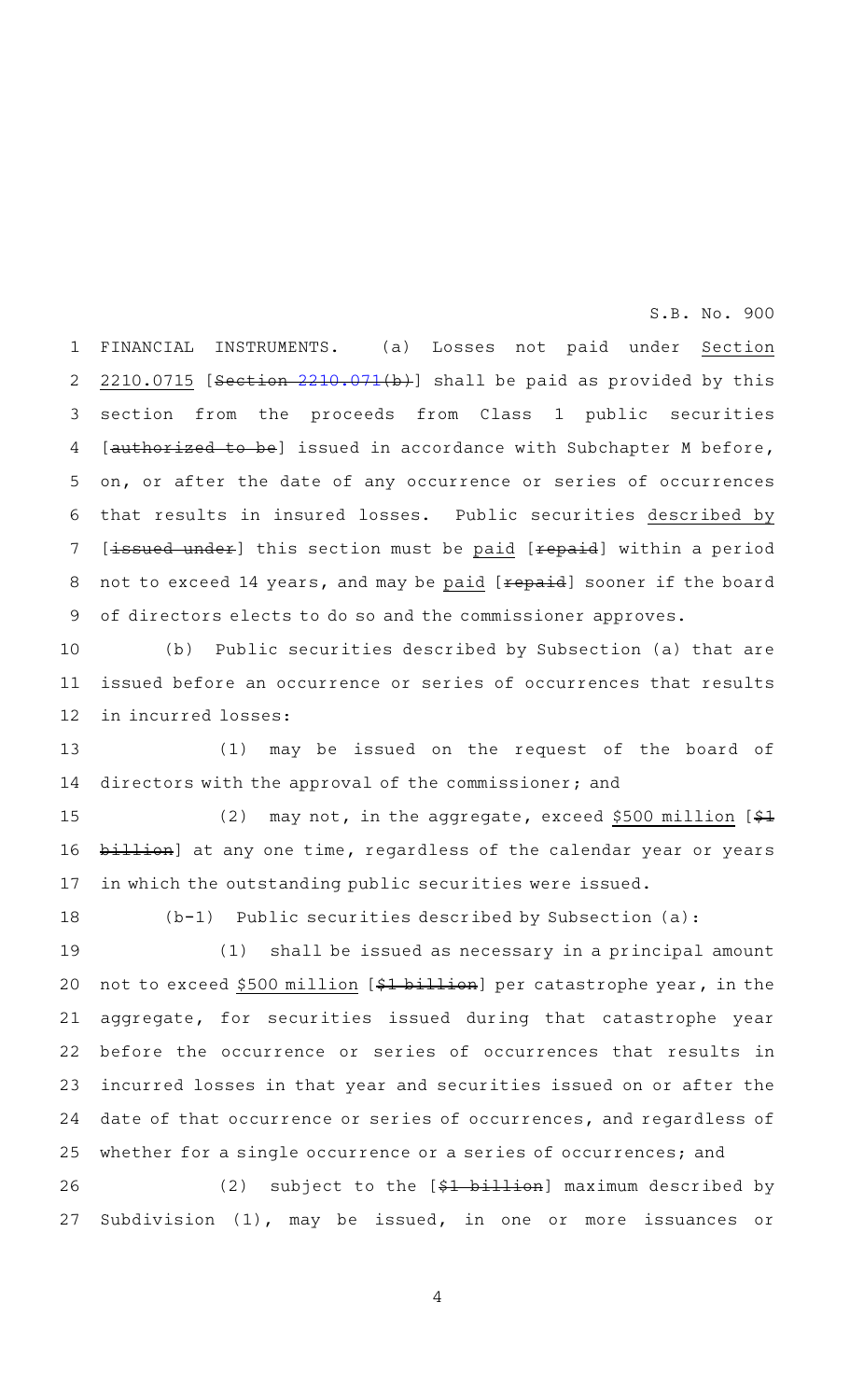tranches, during the calendar year in which the occurrence or series of occurrences occurs or, if the public securities cannot reasonably be issued in that year, during the following calendar year. 1 2 3 4

(c) If public securities are issued as described by this section, the public securities shall be repaid in the manner prescribed by Subchapter M [from association premium revenue]. 5 6 7

(d) The association may borrow from, or enter into other financing arrangements with, any market source, under which the market source makes interest-bearing loans or other financial instruments to the association to enable the association to pay losses under this section or to obtain public securities under this section. For purposes of this subsection, financial instruments includes commercial paper. 8 9 10 11 12 13 14

(e) The proceeds of any outstanding public securities described by Subsection (a) that are issued before an occurrence or series of occurrences, together with the proceeds of any outstanding Class 1 public securities issued on or before June 1, 2015, shall be depleted before the proceeds of any securities issued after an occurrence or series of occurrences may be used. This subsection does not prohibit the association from issuing securities after an occurrence or series of occurrences before the proceeds of outstanding public securities issued during a previous catastrophe year have been depleted. 15 16 17 18 19 20 21 22 23 24

 $(f)$  If, under Subsection (e), the proceeds of any outstanding public securities issued during a previous catastrophe year, together with the proceeds of any outstanding Class 1 public 25 26 27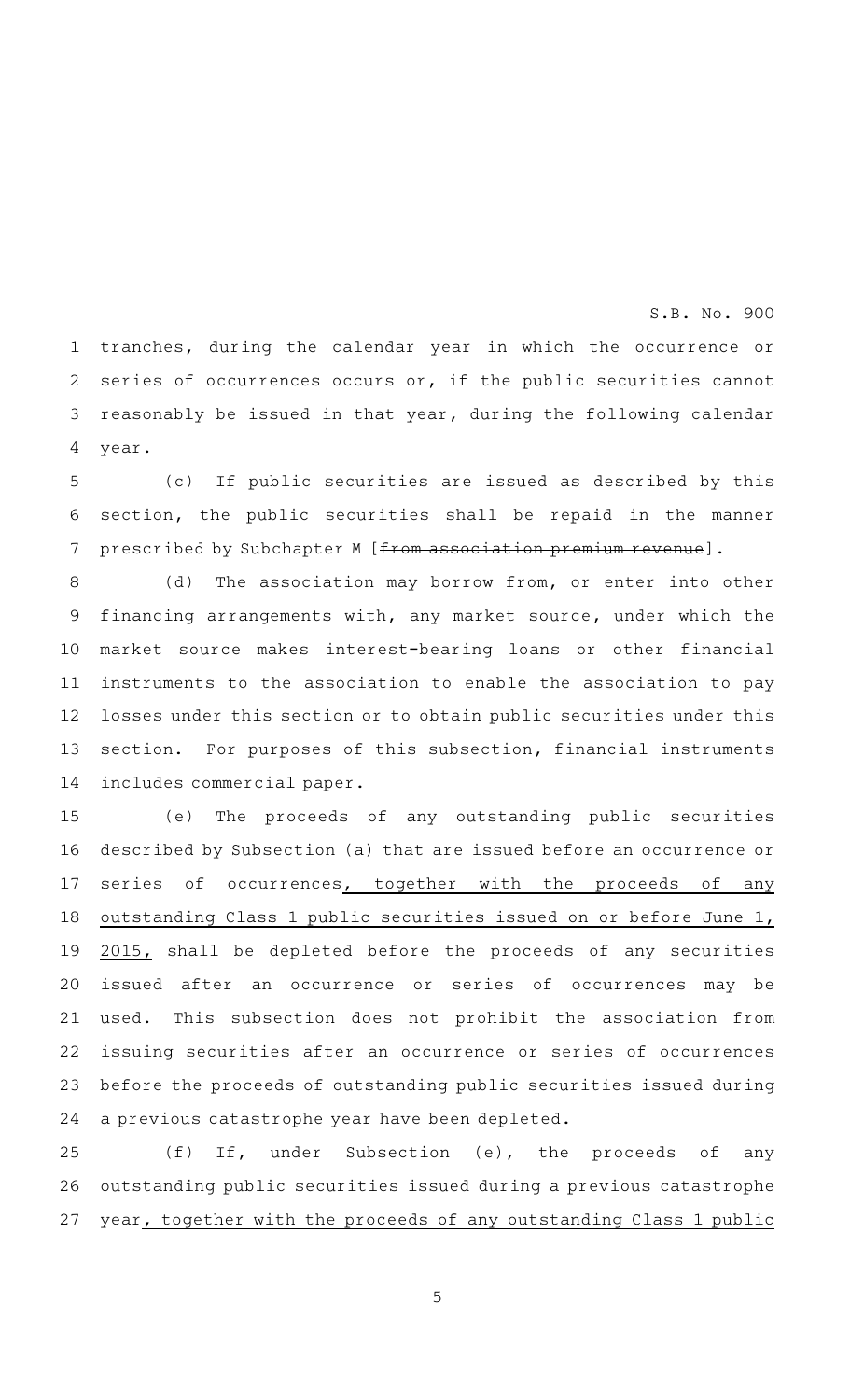securities issued on or before June 1, 2015, must be depleted, those proceeds shall count against the [\$1 billion] limit on public securities described by this section in the catastrophe year in which the proceeds must be depleted. 1 2 3 4

SECTION 7. Subchapter B-1, Chapter 2210, Insurance Code, is amended by adding Section 2210.0725 to read as follows: 5 6

Sec. 2210.0725. PAYMENT FROM CLASS 1 ASSESSMENTS. (a) Losses in a catastrophe year not paid under Sections 2210.0715 and [2210.072](http://www.statutes.legis.state.tx.us/GetStatute.aspx?Code=IN&Value=2210.072&Date=5/29/2015) shall be paid as provided by this section from Class 1 member assessments not to exceed \$500 million for that catastrophe year. 7 8 9 10 11

 $(b)$  The association, with the approval of the commissioner, shall notify each member of the amount of the member 's assessment under this section. The proportion of the losses allocable to each insurer under this section shall be determined in the manner used to determine each insurer's participation in the association for the year under Section [2210.052](http://www.statutes.legis.state.tx.us/GetStatute.aspx?Code=IN&Value=2210.052&Date=5/29/2015). 12 13 14 15 16 17

(c) A member of the association may not recoup an assessment paid under this section through a premium surcharge or tax credit. 18 19

SECTION 8. Section [2210.073,](http://www.statutes.legis.state.tx.us/GetStatute.aspx?Code=IN&Value=2210.073&Date=5/29/2015) Insurance Code, is amended to read as follows: 20 21

Sec. 2210.073. PAYMENT FROM CLASS 2 PUBLIC SECURITIES. (a) Losses not paid under Sections 2210.0715, [\[2210.071](http://www.statutes.legis.state.tx.us/GetStatute.aspx?Code=IN&Value=2210.071&Date=5/29/2015) and] [2210.072](http://www.statutes.legis.state.tx.us/GetStatute.aspx?Code=IN&Value=2210.072&Date=5/29/2015), and 2210.0725 shall be paid as provided by this section from the proceeds from Class 2 public securities authorized to be issued in accordance with Subchapter M on or after the date of any occurrence or series of occurrences that results in insured losses 22 23 24 25 26 27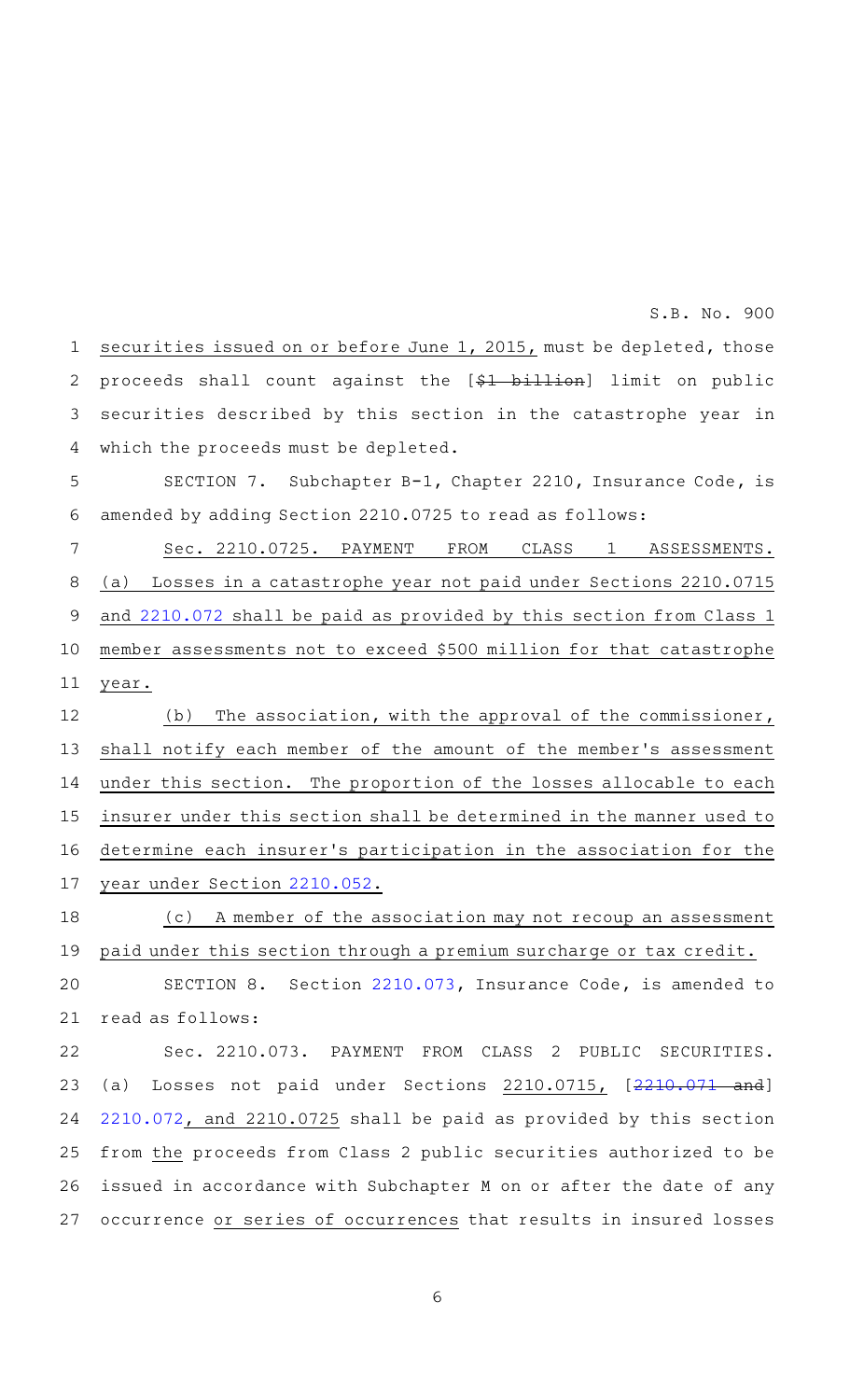[under this subsection]. Public securities issued under this section must be paid [repaid] within a period not to exceed 10  $years[**+**]$  and may be paid [ ${\texttt{repeat}}$ ] sooner if the board of directors elects to do so and the commissioner approves. 1 2 3 4

5

(b) Public securities described by Subsection  $(a):$ 

(1) shall  $[ma+y]$  be issued as necessary in a principal amount not to exceed \$250 million [\$1 billion] per catastrophe year, in the aggregate, whether for a single occurrence or a series of occurrences; and 6 7 8 9

(2) subject to the  $[$1 billion]$  maximum described by Subdivision (1), may be issued, in one or more issuances or tranches, during the calendar year in which the occurrence or series of occurrences occurs or, if the public securities cannot reasonably be issued in that year, during the following calendar year. 10 11 12 13 14 15

(c) If the losses are paid with public securities described by this section, the public securities shall be paid [repaid] in the manner prescribed by Subchapter M. 16 17 18

SECTION 9. Section [2210.074,](http://www.statutes.legis.state.tx.us/GetStatute.aspx?Code=IN&Value=2210.074&Date=5/29/2015) Insurance Code, is amended to read as follows: 19 20

Sec. 2210.074. PAYMENT THROUGH CLASS 2 ASSESSMENTS [<del>3</del> PUBLIC SECURITIES]. (a) Losses in a catastrophe year not paid under Sections [2210.071](http://www.statutes.legis.state.tx.us/GetStatute.aspx?Code=IN&Value=2210.071&Date=5/29/2015)5, [2210.071,] [2210.072](http://www.statutes.legis.state.tx.us/GetStatute.aspx?Code=IN&Value=2210.072&Date=5/29/2015), 2210.0725, and [2210.073](http://www.statutes.legis.state.tx.us/GetStatute.aspx?Code=IN&Value=2210.073&Date=5/29/2015) shall be paid as provided by this section from Class 2 member assessments not to exceed \$250 million for that catastrophe year. 21 22 23 24 25 26

(b) The association, with the approval of the commissioner, 27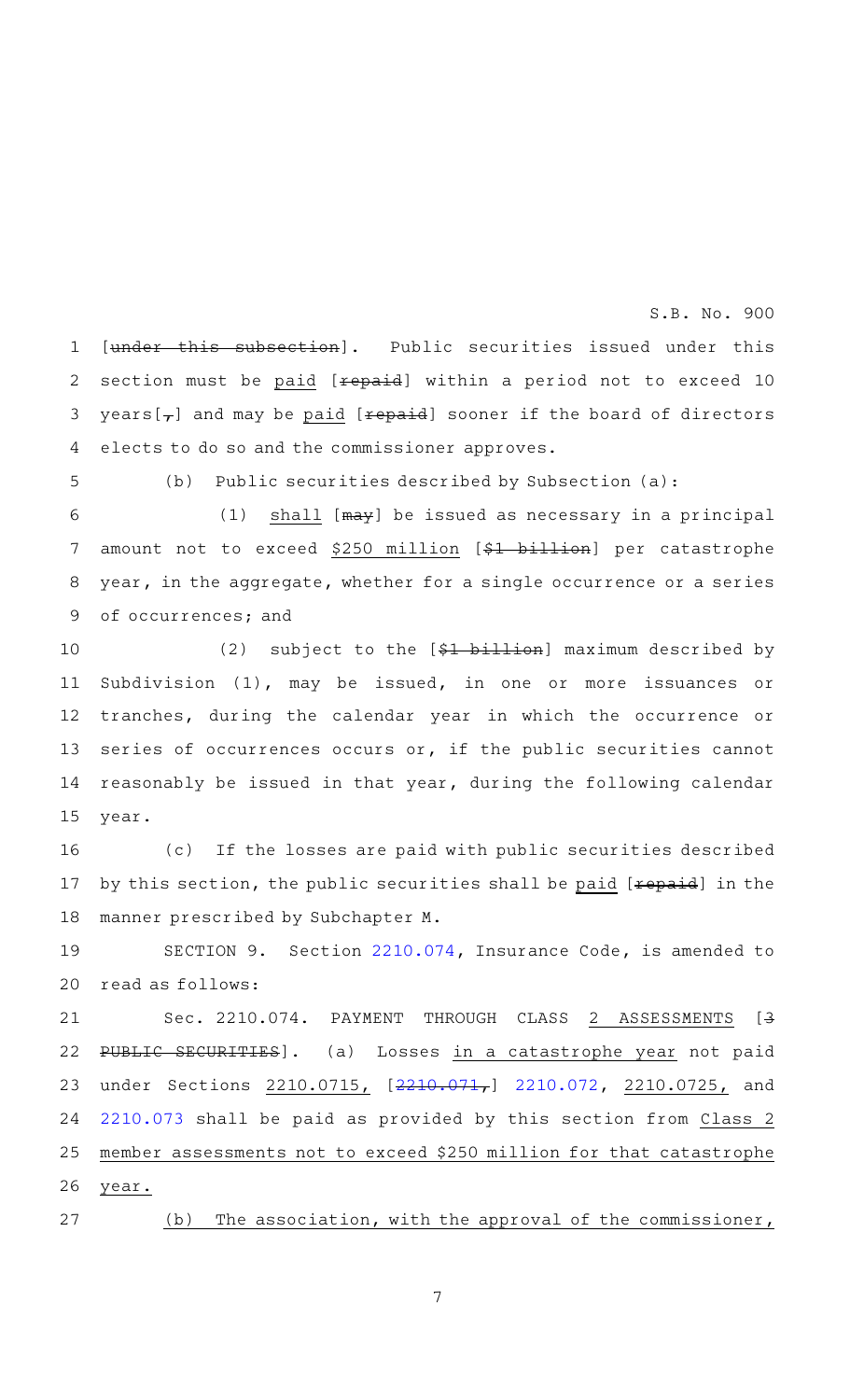shall notify each member of the amount of the member 's assessment under this section. The proportion of the losses allocable to each insurer under this section shall be determined in the manner used to determine each insurer 's participation in the association for the year under Section [2210.052](http://www.statutes.legis.state.tx.us/GetStatute.aspx?Code=IN&Value=2210.052&Date=5/29/2015). (c) A member of the association may not recoup an assessment paid under this section through a premium surcharge or tax credit [proceeds from public securities authorized to be issued accordance with Subchapter M on or after the date of any occurrence results in insured losses under this subsection reinsurance as described by Section [2210.075.](http://www.statutes.legis.state.tx.us/GetStatute.aspx?Code=IN&Value=2210.075&Date=5/29/2015) Public securities issued under this section must be repaid within a period exceed 10 years, and may be repaid sooner if the board of di elects to do so and the commissioner approves.  $[4b)$  Public securities described by Subsection  $(a)$ :  $[41)$  may be issued as necessary in a principal amount exceed \$500 million per catastrophe year, in the aggregate, whether for a single occurrence or a series of occurrences; and  $[42)$  subject to the \$500 million maximum described by Subdivision  $(1)$ , may be issued, in one or more  $trans$  during the calendar year in which the occurrences occurs or, if the public reasonably be issued in that year, during the followi year.  $[$  ( $\epsilon$ ) If the losses are paid with public securities described by this section, the public securities shall be repaid in prescribed by Subchapter M through member assessments as provided 1 2 3 4 5 6 7 8 9 10 11 12 13 14 15 16 17 18 19 20 21 22 23 24 25 26 27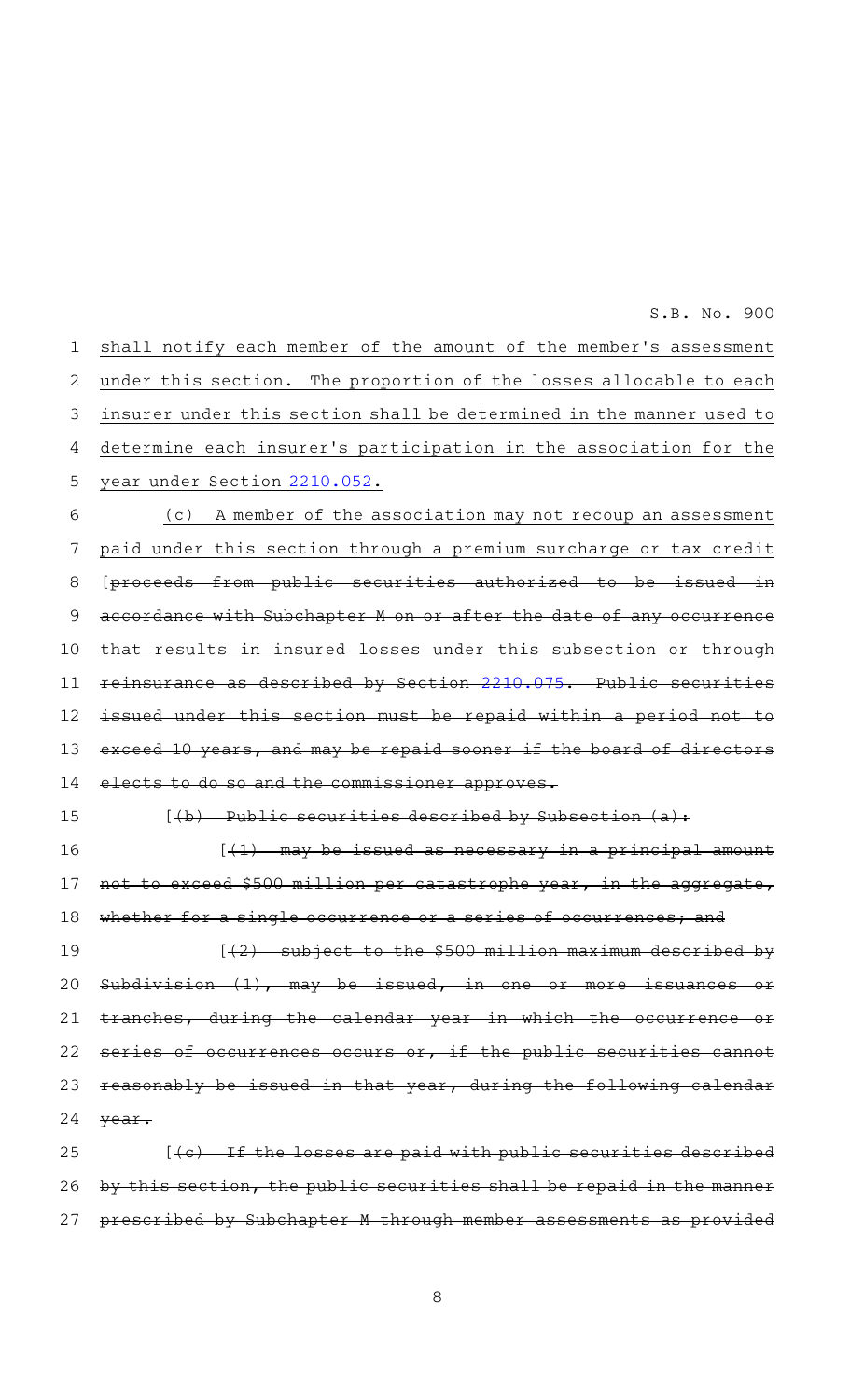section. The association shall notify each member association of the amount of the member 's assessment under this section. The proportion of the losses allocable to each insurer under this section shall be determined in the manner determine each insurer's participation in the association year under Section [2210.052.](http://www.statutes.legis.state.tx.us/GetStatute.aspx?Code=IN&Value=2210.052&Date=5/29/2015) A member of the association may assessment paid under this subsection through a premium surcharge or tax credit]. 1 2 3 4 5 6 7 8

SECTION 10. Subchapter B-1, Chapter 2210, Insurance Code, is amended by adding Sections 2210.0741 and 2210.0742 to read as follows: 9 10 11

Sec. 2210.0741. PAYMENT THROUGH CLASS 3 PUBLIC SECURITIES. (a) Losses not paid under Sections 2210.0715, [2210.072](http://www.statutes.legis.state.tx.us/GetStatute.aspx?Code=IN&Value=2210.072&Date=5/29/2015), 2210.0725, [2210.073](http://www.statutes.legis.state.tx.us/GetStatute.aspx?Code=IN&Value=2210.073&Date=5/29/2015), and [2210.074](http://www.statutes.legis.state.tx.us/GetStatute.aspx?Code=IN&Value=2210.074&Date=5/29/2015) shall be paid as provided by this section from the proceeds from Class 3 public securities authorized to be issued in accordance with Subchapter M on or after the date of any occurrence or series of occurrences that results in insured losses. Public securities issued under this section must be paid within a period not to exceed 10 years, and may be paid sooner if the board of directors elects to do so and the commissioner approves. (b) Public securities described by Subsection  $(a):$ 12 13 14 15 16 17 18 19 20 21

 $(1)$  shall be issued as necessary in a principal amount not to exceed \$250 million per catastrophe year, in the aggregate, whether for a single occurrence or a series of occurrences; and (2) subject to the maximum described by Subdivision (1), may be issued, in one or more issuances or tranches, during the 22 23 24 25 26

27

9

calendar year in which the occurrence or series of occurrences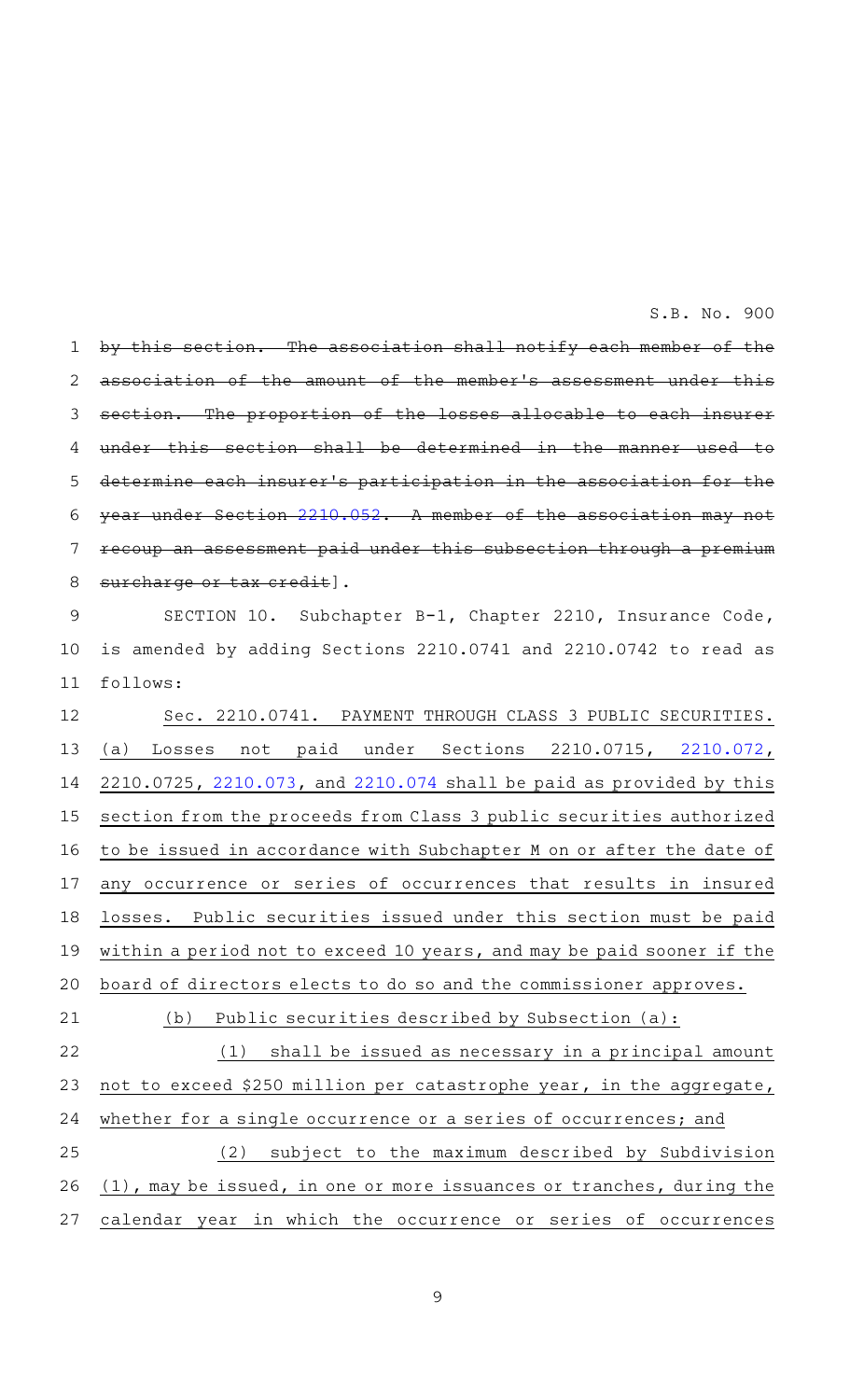occurs or, if the public securities cannot reasonably be issued in that year, during the following calendar year. (c) If the losses are paid with public securities described by this section, the public securities shall be paid in the manner prescribed by Subchapter M. Sec. 2210.0742. PAYMENT FROM CLASS 3 ASSESSMENTS. (a) Losses in a catastrophe year not paid under Sections 2210.0715, [2210.072,](http://www.statutes.legis.state.tx.us/GetStatute.aspx?Code=IN&Value=2210.072&Date=5/29/2015) 2210.0725, [2210.073,](http://www.statutes.legis.state.tx.us/GetStatute.aspx?Code=IN&Value=2210.073&Date=5/29/2015) [2210.074](http://www.statutes.legis.state.tx.us/GetStatute.aspx?Code=IN&Value=2210.074&Date=5/29/2015), and 2210.0741 shall be paid as provided by this section from Class 3 member assessments not to exceed \$250 million for that catastrophe year.  $(b)$  The association, with the approval of the commissioner, shall notify each member of the amount of the member 's assessment under this section. The proportion of the losses allocable to each insurer under this section shall be determined in the manner used to determine each insurer 's participation in the association for the year under Section [2210.052](http://www.statutes.legis.state.tx.us/GetStatute.aspx?Code=IN&Value=2210.052&Date=5/29/2015). 1 2 3 4 5 6 7 8 9 10 11 12 13 14 15 16

S.B. No. 900

(c) A member of the association may not recoup an assessment paid under this section through a premium surcharge or tax credit. 17 18

SECTION 11. Section [2210.075](http://www.statutes.legis.state.tx.us/GetStatute.aspx?Code=IN&Value=2210.075&Date=5/29/2015), Insurance Code, is amended to read as follows: 19 20

Sec. 2210.075. REINSURANCE. (a) Before any occurrence or series of occurrences, an insurer may elect to purchase reinsurance to cover an assessment for which the insurer would otherwise be liable under this subchapter [Section [2210.074\(](http://www.statutes.legis.state.tx.us/GetStatute.aspx?Code=IN&Value=2210.074&Date=5/29/2015)c)]. 21 22 23 24

(b) An insurer must notify the board of directors, in the manner prescribed by the association whether the insurer will be purchasing reinsurance. If the insurer does not elect to purchase 25 26 27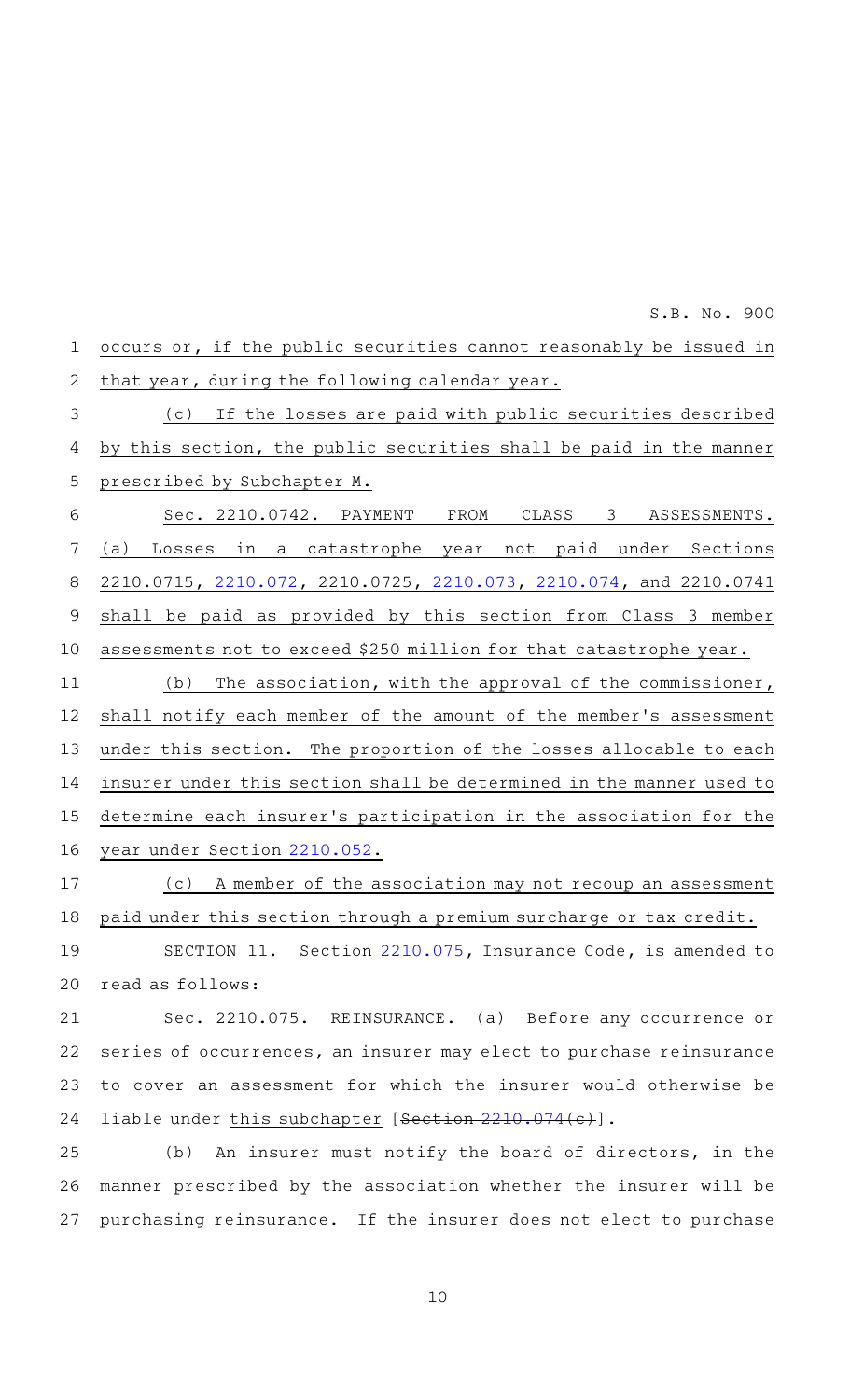reinsurance under this section, the insurer remains liable for any assessment imposed under this subchapter [Section [2210.074\(](http://www.statutes.legis.state.tx.us/GetStatute.aspx?Code=IN&Value=2210.074&Date=5/29/2015)c)]. 1 2

SECTION 12. Section [2210.102](http://www.statutes.legis.state.tx.us/GetStatute.aspx?Code=IN&Value=2210.102&Date=5/29/2015), Insurance Code, is amended by amending Subsections (b), (c), (d), (e), and (f) and adding Subsection (c-1) to read as follows: 3 4 5

(b) Three  $[Four]$  members must be representatives of the insurance industry who actively write and renew windstorm and hail insurance in the first tier coastal counties. 6 7 8

(c) Three  $[Four]$  members must, as of the date of the appointment, reside in the first tier coastal counties. Each of the following regions must be represented by a member residing in the region and [At least one of the members] appointed under this subsection: 9 10 11 12 13

(1) the region consisting of Cameron, Kenedy, Kleberg, and Willacy Counties; 14 15

(2) the region consisting of Aransas, Calhoun, Nueces, Refugio, and San Patricio Counties; and 16 17

(3) the region consisting of Brazoria, Chambers, Galveston, Jefferson, and Matagorda Counties and any part of Harris County designated as a catastrophe area under Section [2210.005.](http://www.statutes.legis.state.tx.us/GetStatute.aspx?Code=IN&Value=2210.005&Date=5/29/2015) 18 19 20

 $(c-1)$  One of the members appointed under Subsection (c) must be a property and casualty agent who is licensed under this code and is not a captive agent. 21 22 23

(d) Three members [One member] must reside in [be a representative of] an area of this state that is [not] located more than 100 miles from the Texas coastline [in the seacoast with demonstrated expertise in insurance and actuarial 24 25 26 27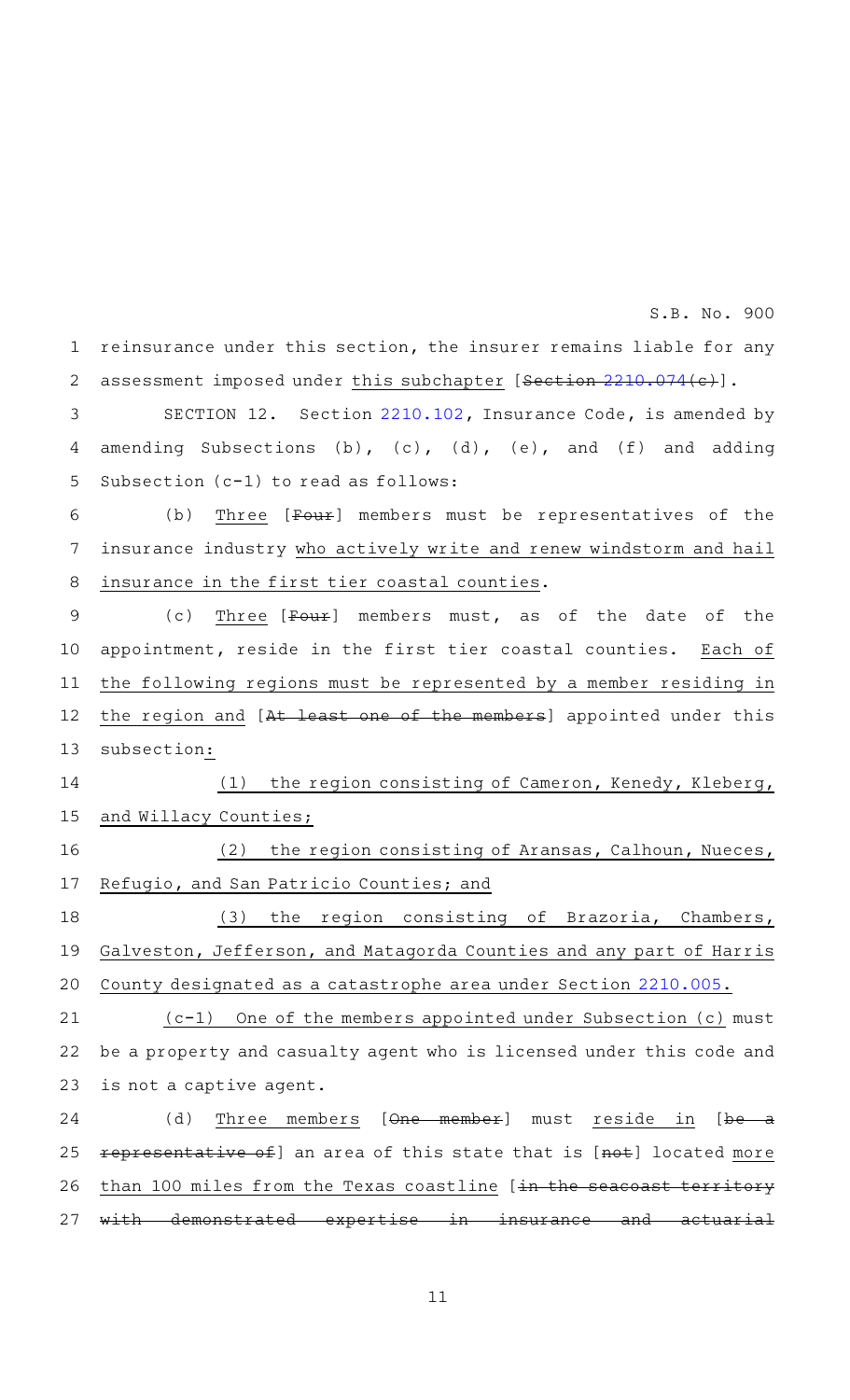principles]. 1

(e) All members must have demonstrated experience in insurance, general business, or actuarial principles and the member's area of expertise, if any, sufficient to make the success of the association probable. 2 3 4 5

(f) Insurers who are members of the association shall nominate, from among those members, persons to fill any vacancy in the three [four] board of director seats reserved for representatives of the insurance industry. The board of directors shall solicit nominations from the members and submit the nominations to the commissioner. The nominee slate submitted to the commissioner under this subsection must include at least three more names than the number of vacancies. The commissioner may [shall] appoint replacement insurance industry representatives from the nominee slate. 6 7 8 9 10 11 12 13 14 15

SECTION 13. Section  $2210.103(c)$  $2210.103(c)$ , Insurance Code, is amended to read as follows: 16 17

(c) A member of the board of directors may be removed by the commissioner with cause stated in writing and posted on the association 's website. The commissioner shall appoint a replacement in accordance with [the manner provided by] Section [2210.102](http://www.statutes.legis.state.tx.us/GetStatute.aspx?Code=IN&Value=2210.102&Date=5/29/2015) for a member who leaves or is removed from the board of directors. 18 19 20 21 22 23

SECTION 14. Section [2210.258](http://www.statutes.legis.state.tx.us/GetStatute.aspx?Code=IN&Value=2210.258&Date=5/29/2015), Insurance Code, is amended by amending Subsections (a) and (b) and adding Subsection (d) to read as follows: 24 25 26

27

(a) Except as provided by Subsections [Subsection] (c) and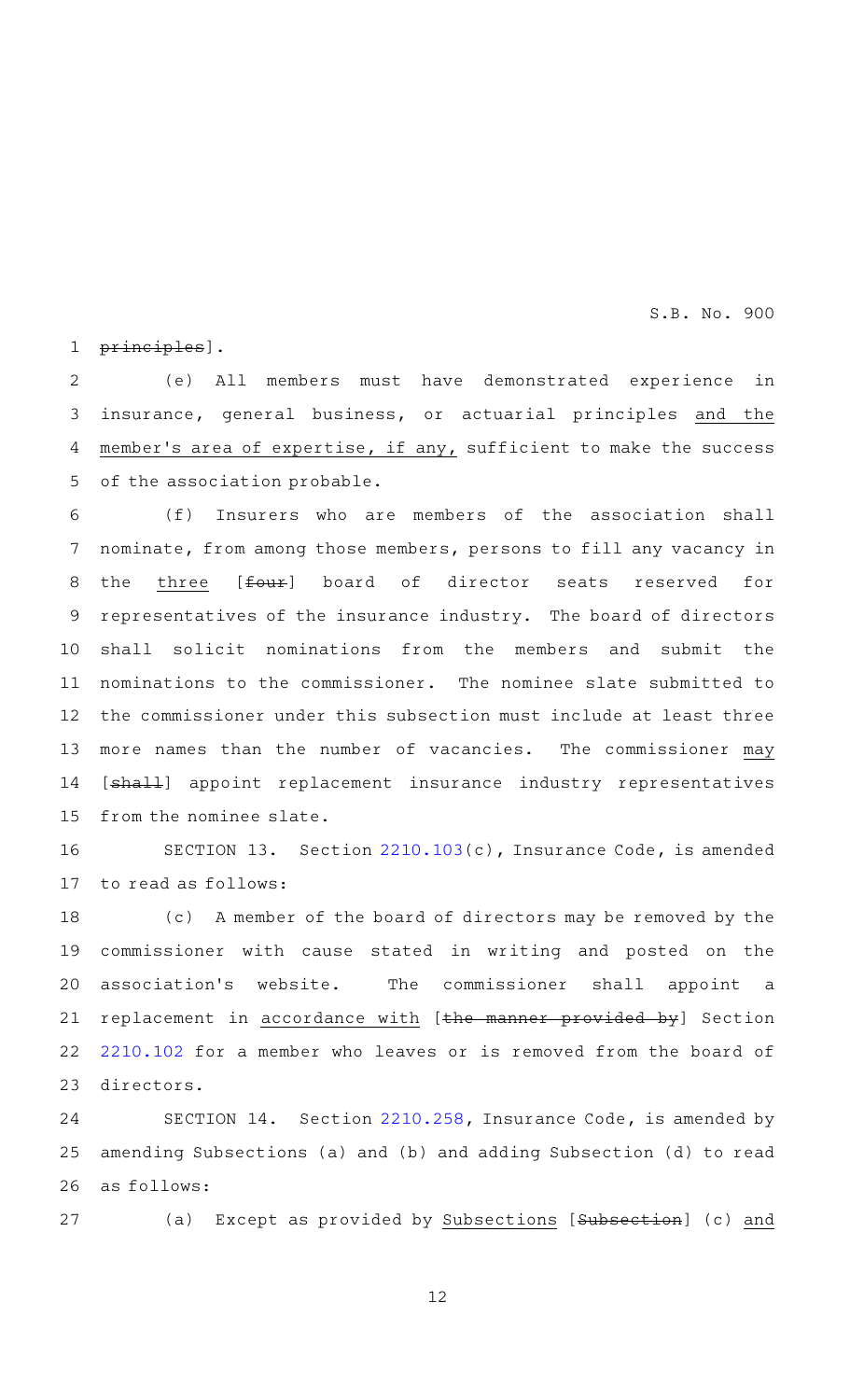(d) and Section [2210.2581](http://www.statutes.legis.state.tx.us/GetStatute.aspx?Code=IN&Value=2210.2581&Date=5/29/2015) and notwithstanding any other provision of this chapter, to be eligible for insurance through the association, all construction, alteration, remodeling, enlargement, and repair of, or addition to, any structure located in the catastrophe area that is begun on or after the effective date of Sections 5 through 49, H.B. No. 4409, Acts of the 81st Legislature, Regular Session, 2009, must be performed in compliance with the applicable building code standards, as set forth in the plan of operation. 1 2 3 4 5 6 7 8 9

(b) Except as provided by Subsections [Subsection] (c) and (d), the association may not insure a structure described by Subsection (a) until: 10 11 12

(1) the structure has been inspected for compliance with the plan of operation in accordance with Section [2210.251\(](http://www.statutes.legis.state.tx.us/GetStatute.aspx?Code=IN&Value=2210.251&Date=5/29/2015)a); and 13 14 15

(2) a certificate of compliance has been issued for the structure in accordance with Section [2210.251\(](http://www.statutes.legis.state.tx.us/GetStatute.aspx?Code=IN&Value=2210.251&Date=5/29/2015)g). 16 17

(d) The association may insure a structure described by Subsection (a) for a policy term not to exceed 30 days if an inspection verification form or other inspection form adopted by the department has been issued for the structure for purposes of providing temporary coverage while an applicant seeks to secure a certificate of compliance for the structure if the structure is otherwise insurable property. 18 19 20 21 22 23 24

SECTION 15. Section [2210.2581](http://www.statutes.legis.state.tx.us/GetStatute.aspx?Code=IN&Value=2210.2581&Date=5/29/2015), Insurance Code, is amended to read as follows: 25 26

Sec. 2210.2581. MANDATORY COMPLIANCE WITH BUILDING 27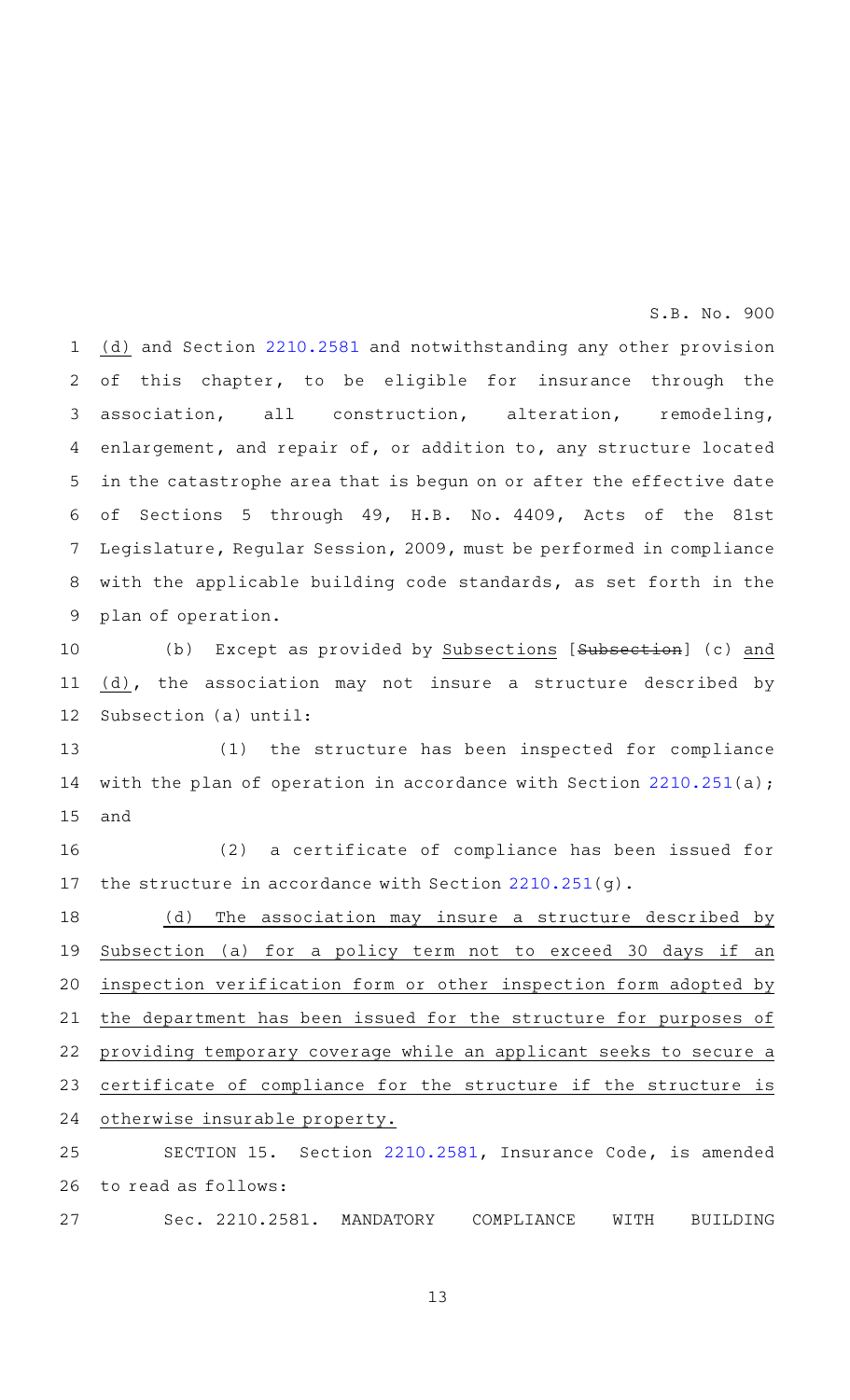STANDARDS; CERTAIN STRUCTURES. Except as provided by Sections [Section] [2210.251\(](http://www.statutes.legis.state.tx.us/GetStatute.aspx?Code=IN&Value=2210.251&Date=5/29/2015)d) and (e) and Section [2210.258\(](http://www.statutes.legis.state.tx.us/GetStatute.aspx?Code=IN&Value=2210.258&Date=5/29/2015)d), and notwithstanding Sections [2210.258\(](http://www.statutes.legis.state.tx.us/GetStatute.aspx?Code=IN&Value=2210.258&Date=5/29/2015)a), (b), and (c) [Section [2210.258](http://www.statutes.legis.state.tx.us/GetStatute.aspx?Code=IN&Value=2210.258&Date=5/29/2015)] or any other provision of this chapter, on and after December 31, 2015, the association may not issue or renew insurance coverage for a structure unless the structure complies with the applicable building code standards in effect on the date the construction, alteration, remodeling, enlargement, or repair of, or addition to, the structure begins, as set forth in the plan of operation. 1 2 3 4 5 6 7 8 9 10

SECTION 16. Section [2210.355\(](http://www.statutes.legis.state.tx.us/GetStatute.aspx?Code=IN&Value=2210.355&Date=5/29/2015)b), Insurance Code, is amended to read as follows: 11 12

(b) In adopting rates under this chapter, the following must be considered: 13 14

(1) the past and prospective loss experience within and outside this state of hazards for which insurance is made available through the plan of operation, if any; 15 16 17

(2) expenses of operation, including acquisition costs; 18 19

(3) a reasonable margin for profit and contingencies; (4) payment of public security obligations [ $f$ or Class 1 public securities] issued under this chapter, including the additional amount of any debt service coverage determined by the association to be required for the issuance of marketable public securities; and 20 21 22 23 24 25

(5) all other relevant factors, within and outside this state. 26 27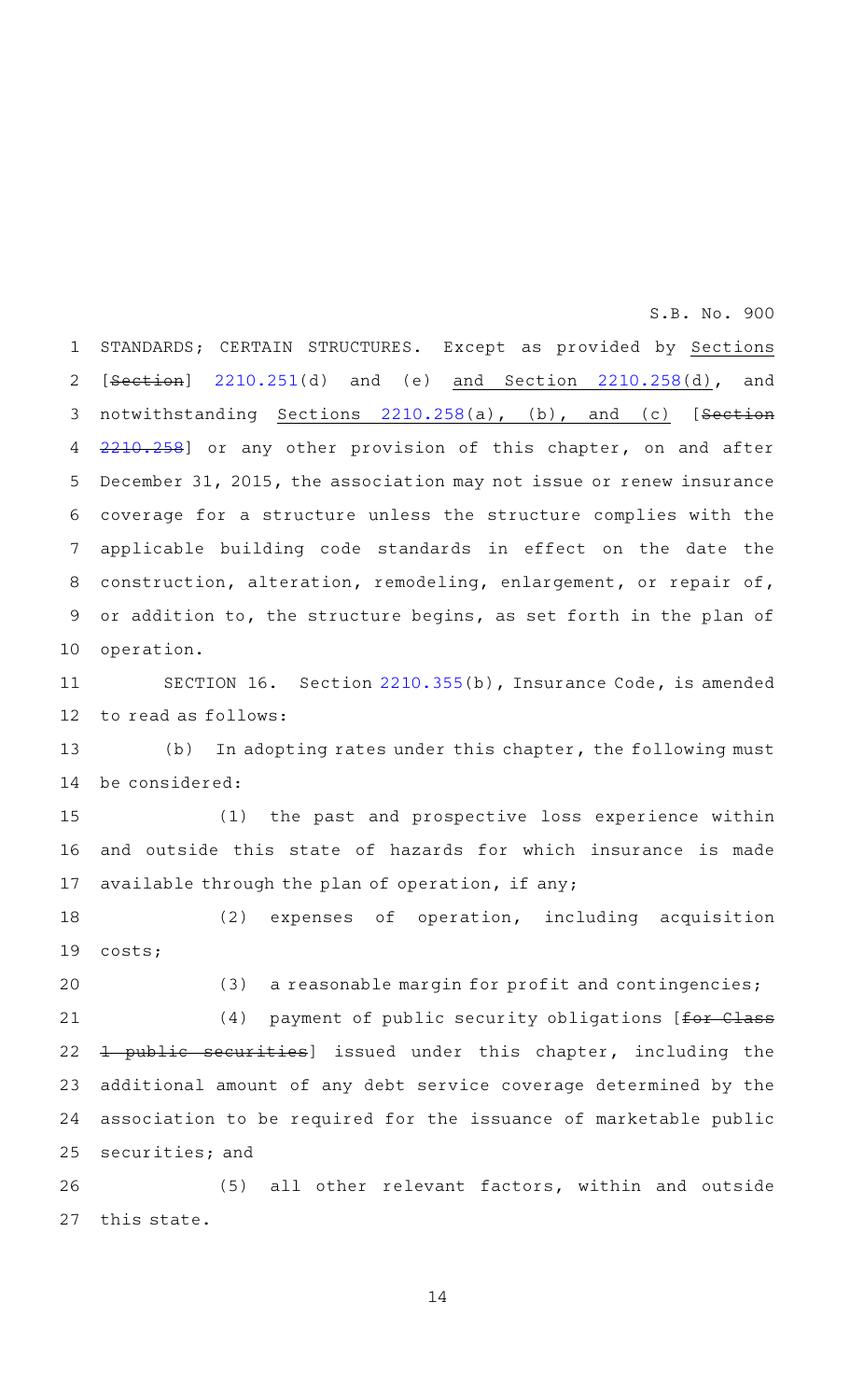SECTION 17. The heading to Subchapter J, Chapter 2210, Insurance Code, is amended to read as follows: 1 2 S.B. No. 900

SUBCHAPTER J. CATASTROPHE RESERVE TRUST FUND; [AND] REINSURANCE AND ALTERNATIVE RISK FINANCING [PROGRAM] 3

4

SECTION 18. Section [2210.452](http://www.statutes.legis.state.tx.us/GetStatute.aspx?Code=IN&Value=2210.452&Date=5/29/2015), Insurance Code, is amended by amending Subsections (a), (c), and (d) and adding Subsection (f) to read as follows: 5 6 7

(a) The commissioner shall adopt rules under which the association makes payments to the catastrophe reserve trust fund. Except as otherwise specifically provided by this section, the [The] trust fund may be used only for purposes directly related to funding the payment of insured losses, including: 8 9 10 11 12

 $(1)$  funding [to fund] the obligations of the trust fund under Subchapter B-1; and 13 14

(2) purchasing reinsurance or using alternative risk financing mechanisms under Section [2210.453.](http://www.statutes.legis.state.tx.us/GetStatute.aspx?Code=IN&Value=2210.453&Date=5/29/2015) 15 16

(c) At the end of each calendar year or policy year, the association shall use the net gain from operations of the association, including all premium and other revenue of the association in excess of incurred losses, operating expenses, public security obligations, and public security administrative expenses, to make payments to the trust fund,  $[\pm \Theta]$  procure reinsurance, or use alternative risk financing mechanisms, or to make payments to the trust fund and [to] procure reinsurance or use alternative risk financing mechanisms. 17 18 19 20 21 22 23 24 25

(d) The commissioner by rule shall establish the procedure relating to the disbursement of money from the trust fund to 26 27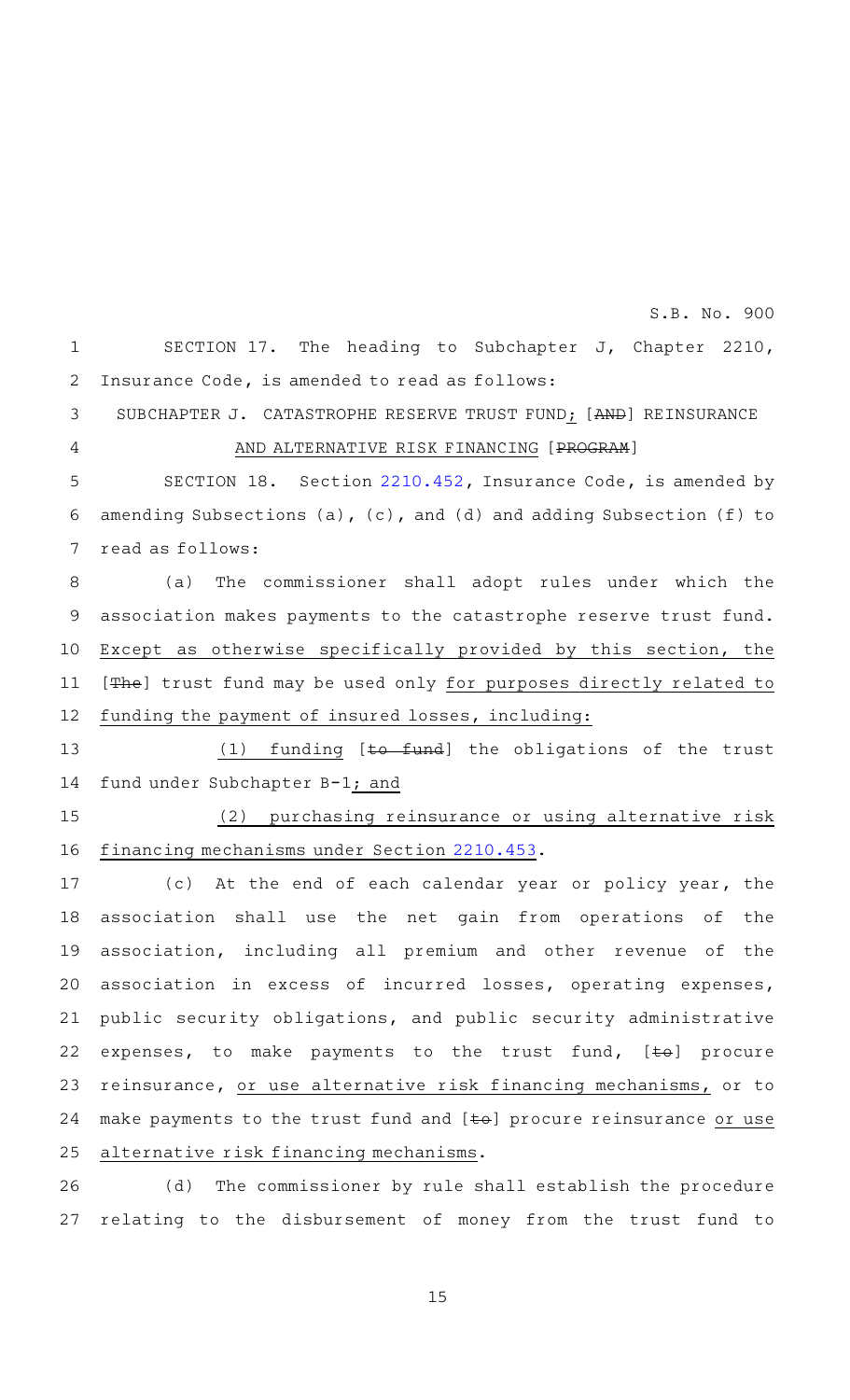policyholders and for association administrative expenses directly related to funding the payment of insured losses in the event of an occurrence or series of occurrences within a catastrophe area that results in a disbursement under Subchapter B-1. 1 2 3 4

(f) The commissioner by rule shall establish the procedure relating to the disbursement of money from the trust fund to pay for operating expenses, including reinsurance or alternative risk financing mechanisms under Section [2210.453,](http://www.statutes.legis.state.tx.us/GetStatute.aspx?Code=IN&Value=2210.453&Date=5/29/2015) if the association does not have sufficient premium and other revenue. 5 6 7 8 9

SECTION 19. Subchapter J, Chapter 2210, Insurance Code, is amended by adding Section 2210.4521 to read as follows: 10 11

Sec. 2210.4521. INVESTMENT OF TRUST FUND BALANCES. (a) The comptroller shall invest in accordance with the investment standard described by Section [404.024\(](http://www.statutes.legis.state.tx.us/GetStatute.aspx?Code=GV&Value=404.024&Date=5/29/2015)j), Government Code, the portion of the trust fund balance that exceeds the amount of the sufficient balance determined under Subsection (b). The comptroller's investment of that portion of the balance is not subject to any other limitation or other requirement provided by Section [404.024,](http://www.statutes.legis.state.tx.us/GetStatute.aspx?Code=GV&Value=404.024&Date=5/29/2015) Government Code. 12 13 14 15 16 17 18 19

(b) At least once each 12-month period, the board of directors shall determine a balance for the trust fund that the board considers to be sufficient to meet the cash flow requirements of the fund in funding the payment of insured losses as provided by Section [2210.452](http://www.statutes.legis.state.tx.us/GetStatute.aspx?Code=IN&Value=2210.452&Date=5/29/2015)(a). After determining that sufficient balance, the board shall provide notice of the sufficient balance to the comptroller. 20 21 22 23 24 25 26

(c) Not later than the 30th day after the date the board of 27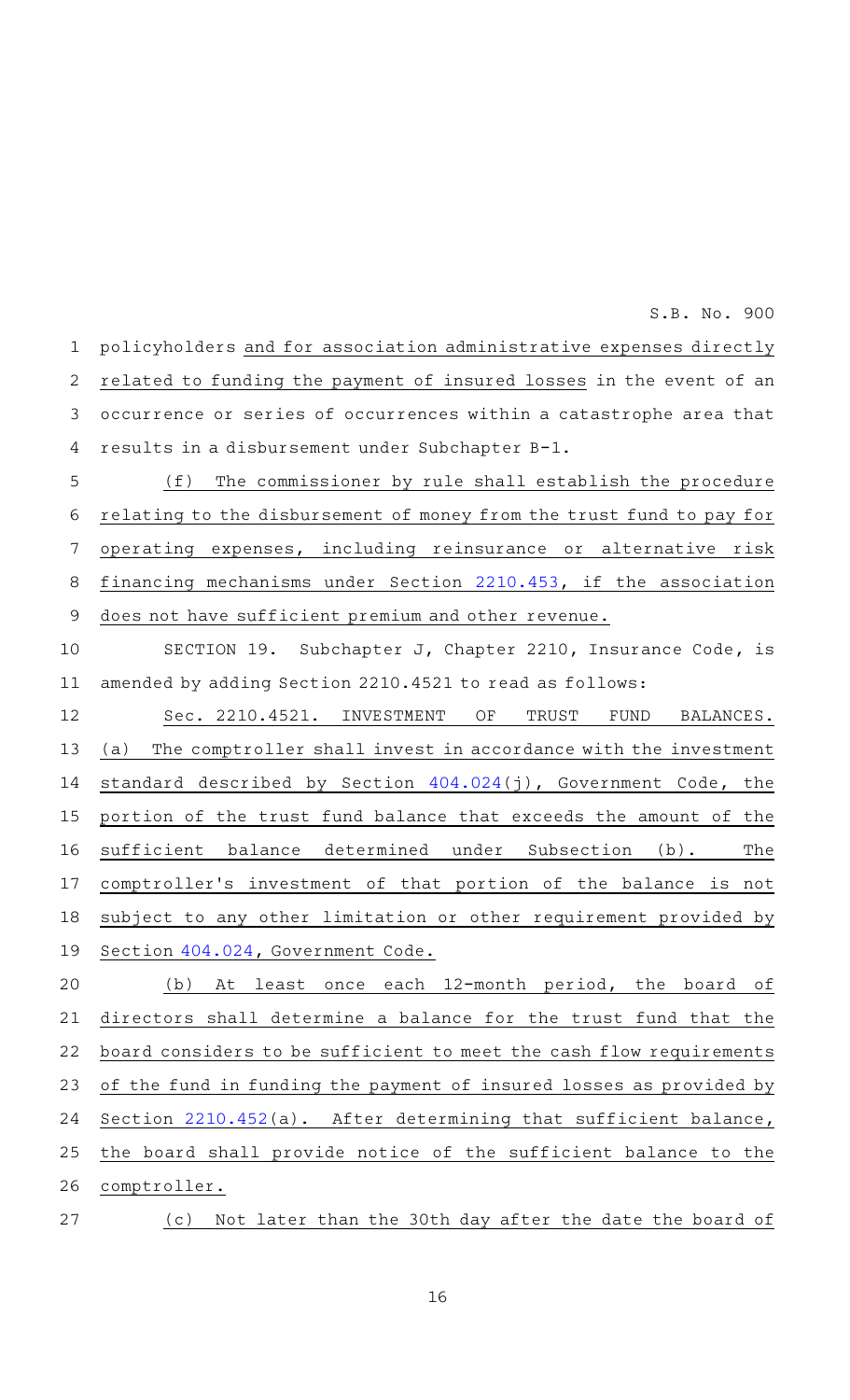directors provides notice of the sufficient balance determined under Subsection (b), the comptroller shall adjust the investment portfolio of trust fund money to ensure that only the portion of the fund that exceeds the sufficient balance is invested as required by Subsection (a). (d) The comptroller shall include the fair market value of the investment portfolio of the trust fund in calculating the amount in the fund for purposes of this chapter. SECTION 20. Section [2210.453](http://www.statutes.legis.state.tx.us/GetStatute.aspx?Code=IN&Value=2210.453&Date=5/29/2015), Insurance Code, is amended to read as follows: Sec. 2210.453. FUNDING LEVELS; REINSURANCE AND ALTERNATIVE RISK FINANCING MECHANISMS. (a) The association may  $[+$  $[-(1)$  make payments into the trust fund; and [(2)] purchase reinsurance or use alternative risk financing mechanisms or both as necessary. (b) The association shall maintain total available loss funding in an amount not less than the probable maximum loss for the association for a catastrophe year with a probability of one in 100. If necessary, the required funding level shall be achieved through the [may] purchase of reinsurance or the use of alternative financing mechanisms, or both, to operate [that operates] in addition to or in concert with the trust fund, public securities, financial instruments, and assessments authorized by this chapter. (c) The attachment point for reinsurance purchased under this section may not be less than the aggregate amount of all funding available to the association under Subchapter B-1.  $[If the$ association does not purchase reinsurance as authorized by this 1 2 3 4 5 6 7 8 9 10 11 12 13 14 15 16 17 18 19 20 21 22 23 24 25 26 27

S.B. No. 900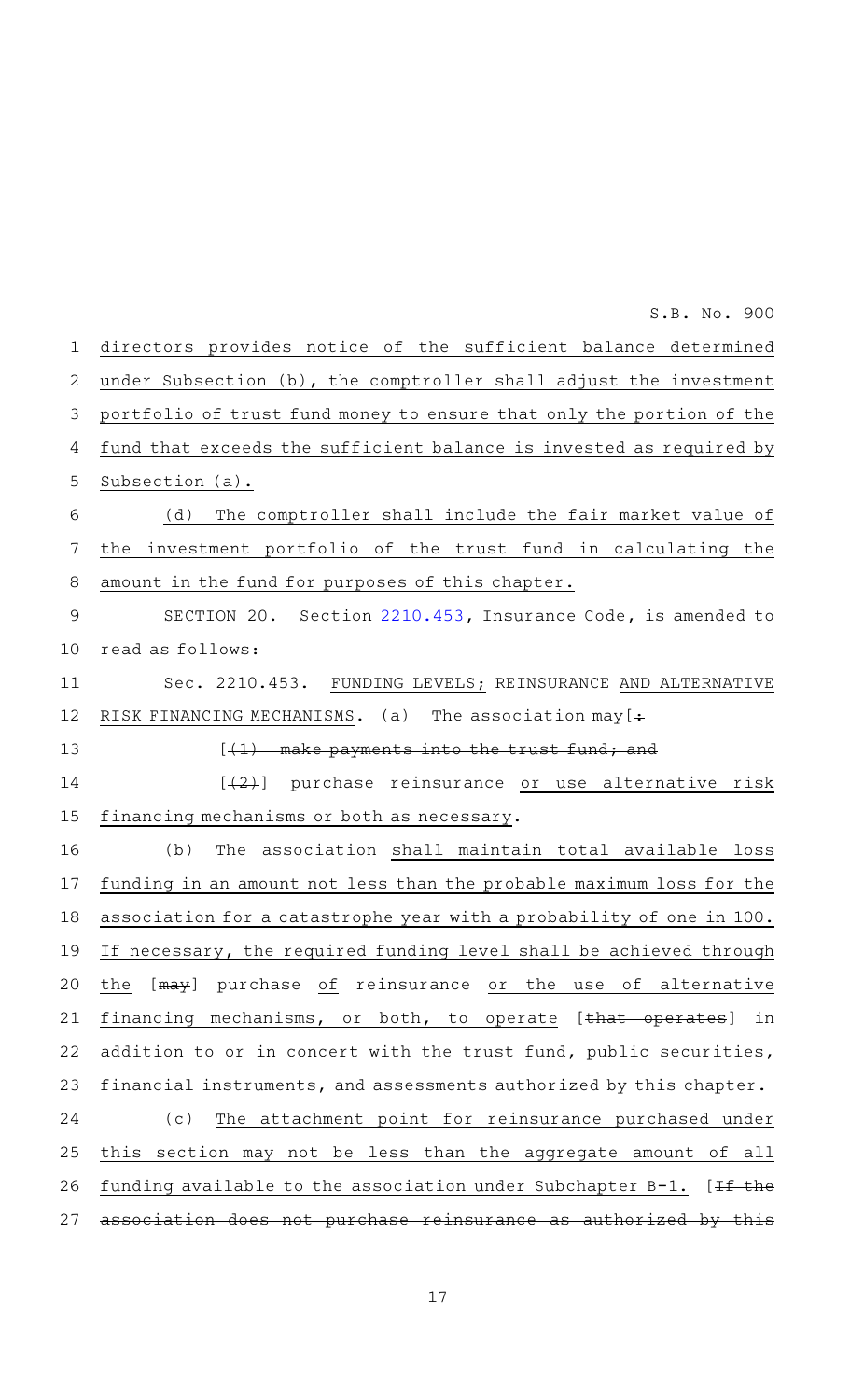section, the board, not later than June 1 of each year, shall submit to the commissioner, the legislative oversight board established under Subchapter N, the governor, the lieutenant governor, and the speaker of the house of representatives a report containing an actuarial plan for paying losses in the event of a catastrophe with estimated damages of \$2.5 billion or more. The report required by this subsection must:  $[$   $(1)$  document and denominate the association's resources available to pay claims, including cash or other highly liquid assets, assessments that the association is projected to impose, pre-event and post-event bonding capacity, and private-sector recognized risk-transfer mechanisms, including catastrophe bonds and reinsurance,  $[42)$  include an independent, third-party appraisal of the likelihood of an assessment, the maximum potential size of the 1 2 3 4 5 6 7 8 9 10 11 12 13 14 15

assessment, and an estimate of the probability that the assessment would not be adequate to meet the association's needs; and 16 17

 $[43)$  include an analysis of financing alternatives assessments that includes the costs of borrowing and the consequences that additional purchase of reinsurance, catastrophe bonds, or other private-sector recognized risk-transfer instruments would have in reducing the size or potential assessments. 18 19 20 21 22 23

 $[$   $(d)$   $-$  A person who prepares a report required by Subsection (c) may not contract to provide any other service to the association, except for the preparation of similar reports, before the third anniversary of the date the last report prepared by the 24 25 26 27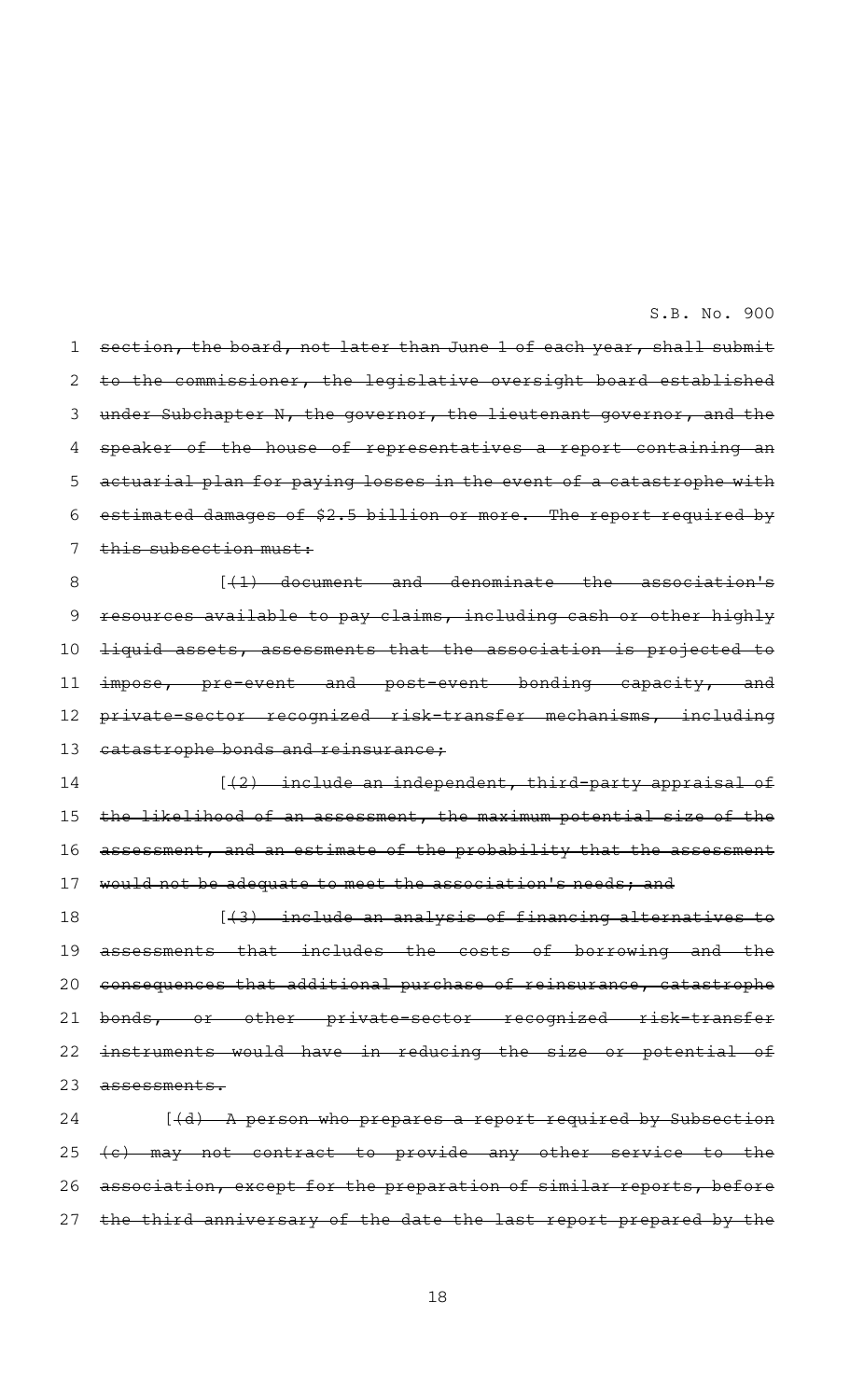that subsection is submitted.  $[$  (e) The report submitted under this section informational purposes only and does not bind the association to particular course of action.] SECTION 21. Section [2210.602](http://www.statutes.legis.state.tx.us/GetStatute.aspx?Code=IN&Value=2210.602&Date=5/29/2015), Insurance Code, is amended by amending Subdivision (4) and adding Subdivisions  $(2-a)$ ,  $(3-a)$ , and (4-a) to read as follows:  $(2-a)$  "Class 1 public security trust fund" means the dedicated trust fund established by the board and held by the Texas Treasury Safekeeping Trust Company into which premium surcharges collected under Section [2210.612](http://www.statutes.legis.state.tx.us/GetStatute.aspx?Code=IN&Value=2210.612&Date=5/29/2015) for the purpose of paying Class 1 public securities are deposited. (3-a) "Class 2 public security trust fund" means the dedicated trust fund established by the board and held by the Texas Treasury Safekeeping Trust Company into which premium surcharges collected under Section [2210.613](http://www.statutes.legis.state.tx.us/GetStatute.aspx?Code=IN&Value=2210.613&Date=5/29/2015) for the purpose of paying Class 2 public securities are deposited. (4) "Class 3 public securities" means public securities authorized to be issued on or after the occurrence of a catastrophic event by Section [2210.074](http://www.statutes.legis.state.tx.us/GetStatute.aspx?Code=IN&Value=2210.074&Date=5/29/2015)1 [2210.074].  $(4-a)$  "Class 3 public security trust fund" means the dedicated trust fund established by the board and held by the Texas Treasury Safekeeping Trust Company into which premium surcharges collected under Section 2210.6131 for the purpose of paying Class 3 public securities are deposited. SECTION 22. Section [2210.609](http://www.statutes.legis.state.tx.us/GetStatute.aspx?Code=IN&Value=2210.609&Date=5/29/2015), Insurance Code, is amended to read as follows: 1 2 3 4 5 6 7 8 9 10 11 12 13 14 15 16 17 18 19 20 21 22 23 24 25 26 27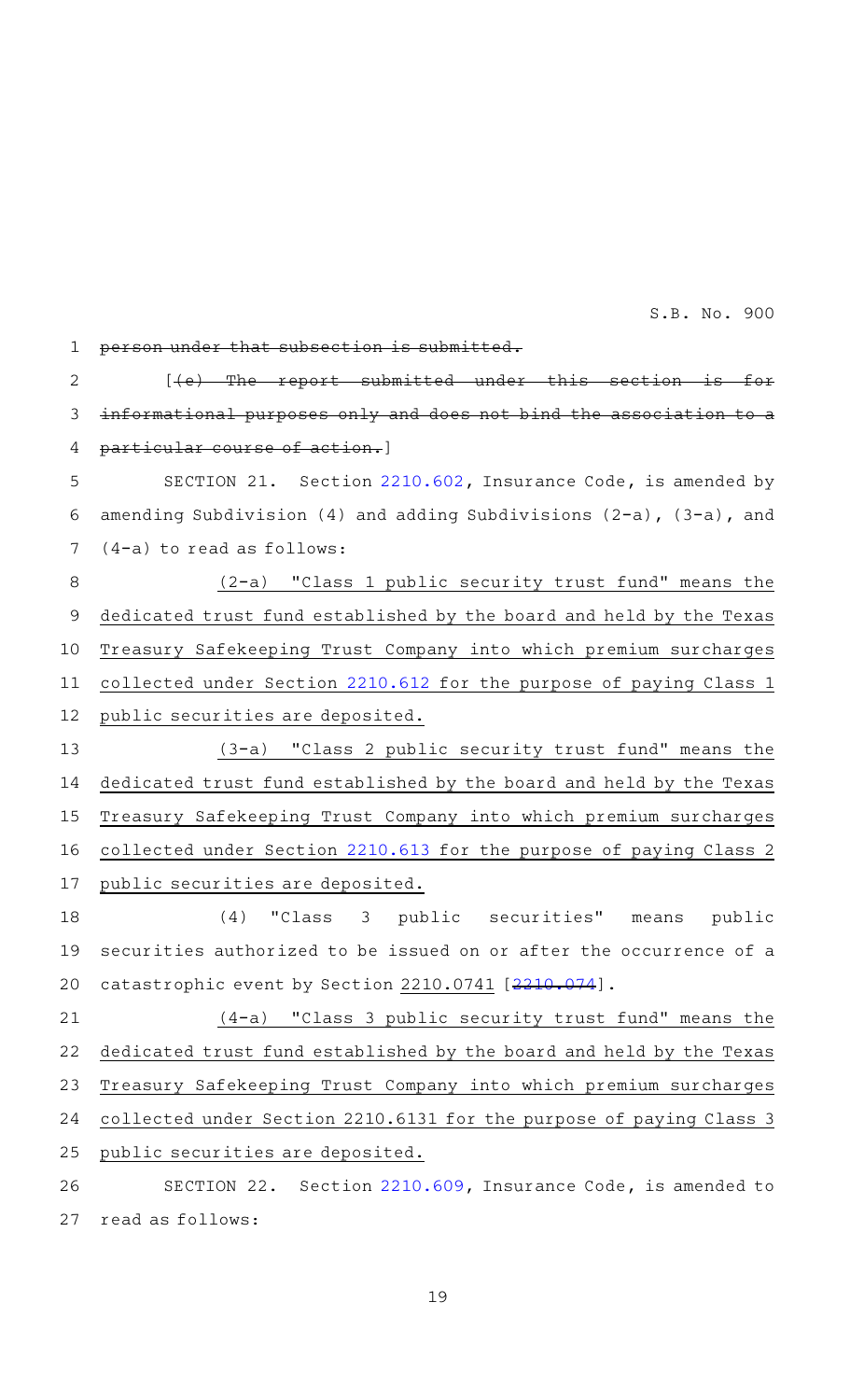Sec. 2210.609. REPAYMENT OF ASSOCIATION'S PUBLIC SECURITY OBLIGATIONS. (a) The board and the association shall enter into an agreement under which the association shall provide for the payment of all public security obligations from available funds collected by the association and deposited as required by this subchapter [into the public security obligation revenue fund]. If the association determines that it is unable to pay the public security obligations and public security administrative expenses, if any, with available funds, the association shall pay those obligations and expenses in accordance with Sections [2210.612](http://www.statutes.legis.state.tx.us/GetStatute.aspx?Code=IN&Value=2210.612&Date=5/29/2015), [2210.613](http://www.statutes.legis.state.tx.us/GetStatute.aspx?Code=IN&Value=2210.613&Date=5/29/2015), and 2210.6131 [[2210.6135,](http://www.statutes.legis.state.tx.us/GetStatute.aspx?Code=IN&Value=2210.6135&Date=5/29/2015) and [2210.6136\]](http://www.statutes.legis.state.tx.us/GetStatute.aspx?Code=IN&Value=2210.6136&Date=5/29/2015) as applicable. Class 1, Class 2, or Class 3 public securities may be issued on a parity or subordinate lien basis with other Class 1, Class 2, or Class 3 public securities, respectively. 1 2 3 4 5 6 7 8 9 10 11 12 13 14

(b) If any public securities issued under this chapter are outstanding, the authority shall notify the association of the amount of the public security obligations and the estimated amount of public security administrative expenses, if any, each calendar year in a period sufficient, as determined by the association, to permit the association to determine the availability of funds  $\mathbf{z}$ assess members of the association under Sections [2210.613](http://www.statutes.legis.state.tx.us/GetStatute.aspx?Code=IN&Value=2210.613&Date=5/29/2015) and [2210.6135,](http://www.statutes.legis.state.tx.us/GetStatute.aspx?Code=IN&Value=2210.6135&Date=5/29/2015)] and assess a premium surcharge if necessary. 15 16 17 18 19 20 21 22

(c) The association shall deposit all revenue collected under Section [2210.612](http://www.statutes.legis.state.tx.us/GetStatute.aspx?Code=IN&Value=2210.612&Date=5/29/2015) in the Class 1 public security trust [public security obligation revenue] fund, all revenue collected under Section [2210.613](http://www.statutes.legis.state.tx.us/GetStatute.aspx?Code=IN&Value=2210.613&Date=5/29/2015) [\[2210.613\(](http://www.statutes.legis.state.tx.us/GetStatute.aspx?Code=IN&Value=2210.613&Date=5/29/2015)b)] in the Class 2 public security trust fund [premium surcharge trust fund], and all revenue collected 23 24 25 26 27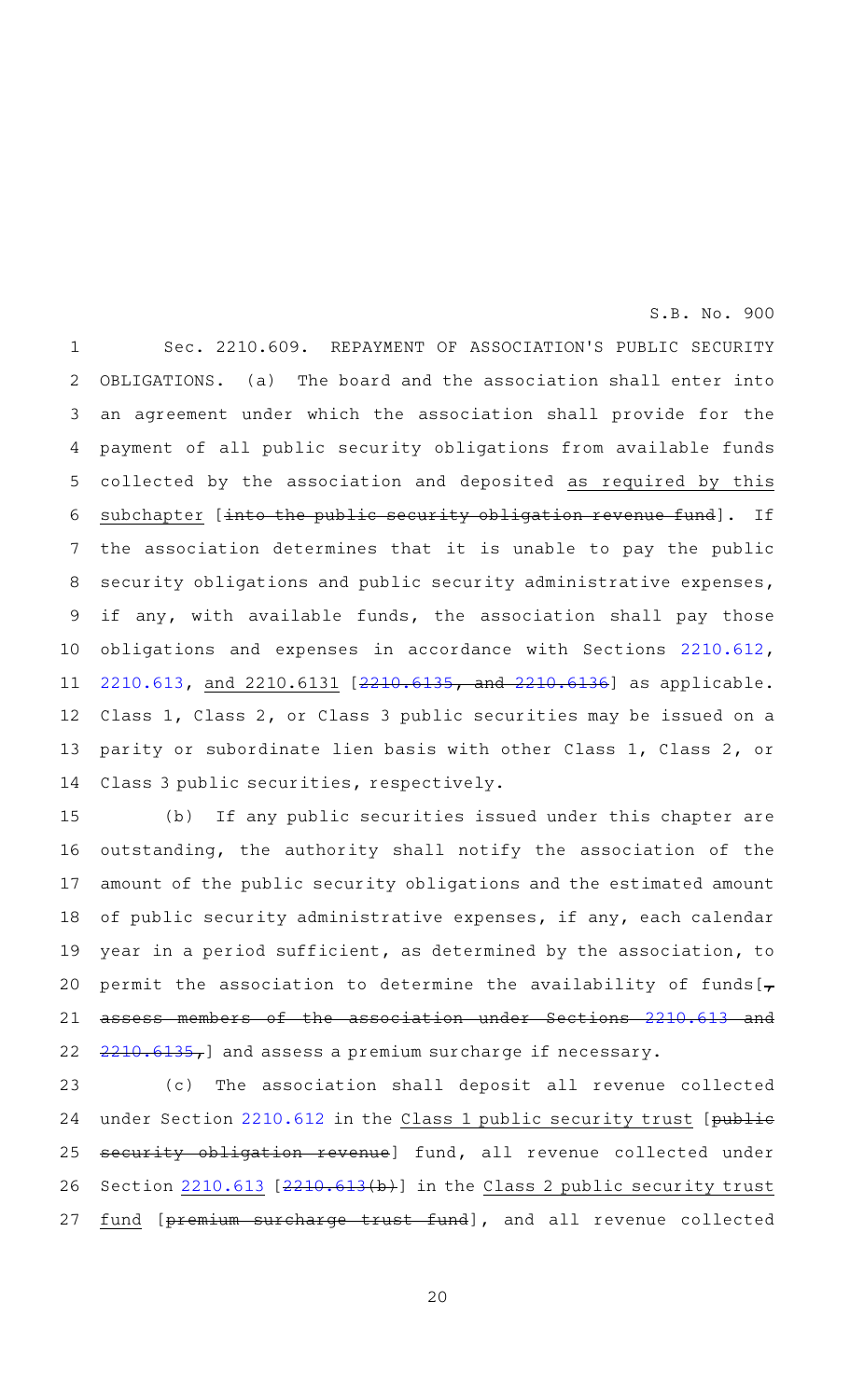under Section [2210.613](http://www.statutes.legis.state.tx.us/GetStatute.aspx?Code=IN&Value=2210.613&Date=5/29/2015)1 [Sections 2210.613(a) and [2210.6135\]](http://www.statutes.legis.state.tx.us/GetStatute.aspx?Code=IN&Value=2210.6135&Date=5/29/2015) in the Class 3 public security [member assessment] trust fund. Money deposited in a fund may be invested as permitted by general law. Money in a fund required to be used to pay public security obligations and public security administrative expenses, if any, shall be transferred to the appropriate funds in the manner and at the time specified in the proceedings authorizing the public securities to ensure timely payment of obligations and expenses. This may include the board establishing funds and accounts with the comptroller that the board determines are necessary to administer and repay the public security obligations. If the association has not transferred amounts sufficient to pay the public security obligations to the board's designated interest and sinking fund in a timely manner, the board may direct the Texas Treasury Safekeeping Trust Company to transfer from the Class 1 public security trust [public security obligation revenue] fund, the Class 2 public security [premium surcharge] trust fund, or the Class 3 public security trust fund [member assessment trust fund] to the appropriate account the amount necessary to pay the public security obligation. 1 2 3 4 5 6 7 8 9 10 11 12 13 14 15 16 17 18 19 20

(d) The association shall provide for the payment of the public security obligations and the public security administrative expenses by irrevocably pledging revenues received from premiums,  $[$ member assessments, premium surcharges, and amounts on deposit in the Class 1 public security trust [public security obligation revenue] fund, the Class 2 public security [premium surcharge] trust fund, and the Class 3 public security trust fund [member 21 22 23 24 25 26 27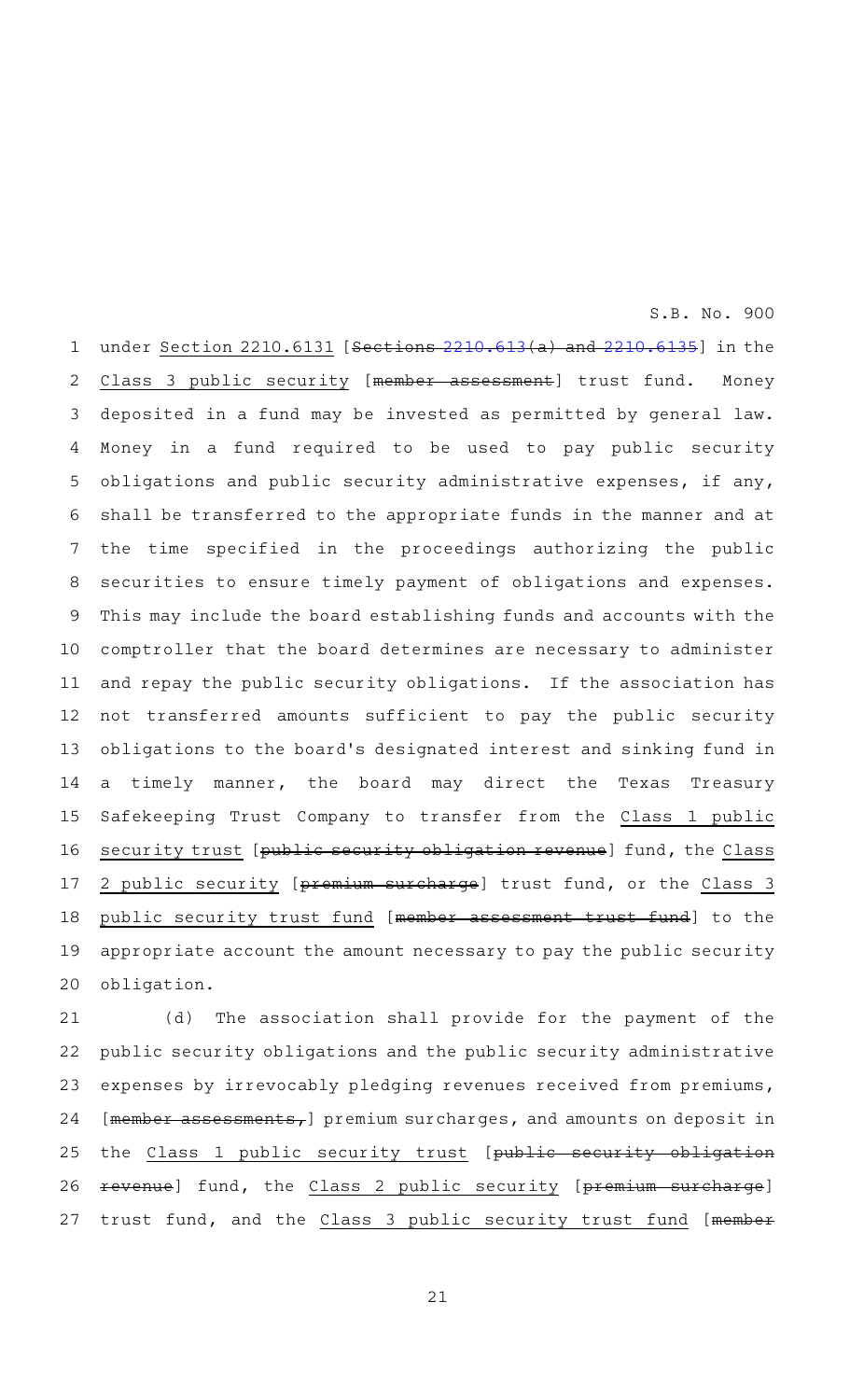assessment trust fund], together with any public security reserve fund, as provided in the proceedings authorizing the public securities and related credit agreements. 1 2 3

S.B. No. 900

(e) An amount owed by the board under a credit agreement shall be payable from and secured by a pledge of revenues received by the association [ $\leftrightarrow$  amounts] from the Class 1 public security [obligation] trust fund, the Class 2 public security [premium surcharge] trust fund, and the Class 3 public security trust fund [member assessment trust fund] to the extent provided in the proceedings authorizing the credit agreement. 4 5 6 7 8 9 10

SECTION 23. Section [2210.610\(](http://www.statutes.legis.state.tx.us/GetStatute.aspx?Code=IN&Value=2210.610&Date=5/29/2015)a), Insurance Code, is amended to read as follows: 11 12

(a) Revenues received from the premium surcharges under Sections [2210.612,](http://www.statutes.legis.state.tx.us/GetStatute.aspx?Code=IN&Value=2210.612&Date=5/29/2015) [Section] [2210.613,](http://www.statutes.legis.state.tx.us/GetStatute.aspx?Code=IN&Value=2210.613&Date=5/29/2015) and 2210.6131 [and member assessments under Sections [2210.613](http://www.statutes.legis.state.tx.us/GetStatute.aspx?Code=IN&Value=2210.613&Date=5/29/2015) and [2210.6135\]](http://www.statutes.legis.state.tx.us/GetStatute.aspx?Code=IN&Value=2210.6135&Date=5/29/2015) may be applied only as provided by this subchapter. 13 14 15 16

SECTION 24. Section [2210.611](http://www.statutes.legis.state.tx.us/GetStatute.aspx?Code=IN&Value=2210.611&Date=5/29/2015), Insurance Code, is amended to read as follows: 17 18

Sec. 2210.611. EXCESS REVENUE COLLECTIONS AND INVESTMENT EARNINGS. Revenue collected in any calendar year from a premium surcharge under Sections [2210.612](http://www.statutes.legis.state.tx.us/GetStatute.aspx?Code=IN&Value=2210.612&Date=5/29/2015), [Section] [2210.613](http://www.statutes.legis.state.tx.us/GetStatute.aspx?Code=IN&Value=2210.613&Date=5/29/2015), and 2210.6131 [member assessments under Sections [2210.613](http://www.statutes.legis.state.tx.us/GetStatute.aspx?Code=IN&Value=2210.613&Date=5/29/2015) and [2210.6135\]](http://www.statutes.legis.state.tx.us/GetStatute.aspx?Code=IN&Value=2210.6135&Date=5/29/2015) that exceeds the amount of the public security obligations and public security administrative expenses payable in that calendar year and interest earned on the funds [publie security obligation fund] may, in the discretion of the association, be: 19 20 21 22 23 24 25 26 27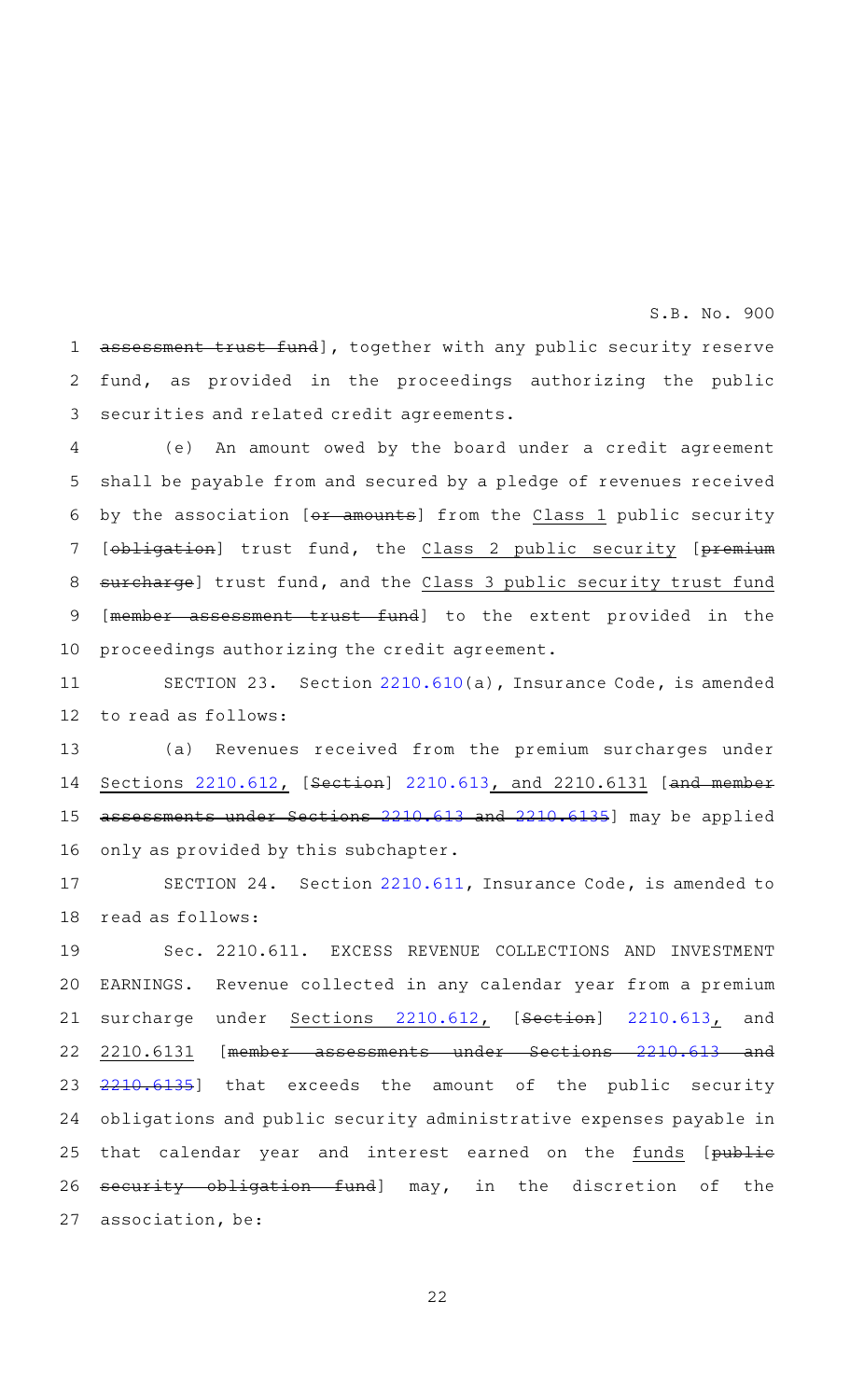(1) used to pay public security obligations payable in the subsequent calendar year, offsetting the amount of the premium surcharge [and member assessments, as applicable,] that would otherwise be required to be levied for the year under this subchapter; 1 2 3 4 5

(2) used to redeem or purchase outstanding public securities; or 6 7

(3) deposited in the catastrophe reserve trust fund. 8

SECTION 25. Section [2210.612](http://www.statutes.legis.state.tx.us/GetStatute.aspx?Code=IN&Value=2210.612&Date=5/29/2015), Insurance Code, is amended to read as follows: 9 10

Sec. 2210.612. PAYMENT OF CLASS 1 PUBLIC SECURITIES. (a) The association shall pay Class 1 public securities issued under Section [2210.072](http://www.statutes.legis.state.tx.us/GetStatute.aspx?Code=IN&Value=2210.072&Date=5/29/2015) from: 11 12 13

(1)  $[\pm \text{ts}]$  net premium and other revenue; and

14

(2) if net premium and other revenue are not sufficient to pay the securities, a catastrophe area premium surcharge collected in accordance with this section. 15 16 17

 $(b)$  On approval by the commissioner, the association shall assess, as provided by this section, a premium surcharge to each policyholder of a policy described by Subsection (c). The premium surcharge must be set in an amount sufficient to pay, for the duration of the issued public securities, all debt service not already covered by available funds and all related expenses on the public securities. 18 19 20 21 22 23 24

(c) The premium surcharge under this section shall be assessed on all policyholders of association policies issued under this chapter. 25 26 27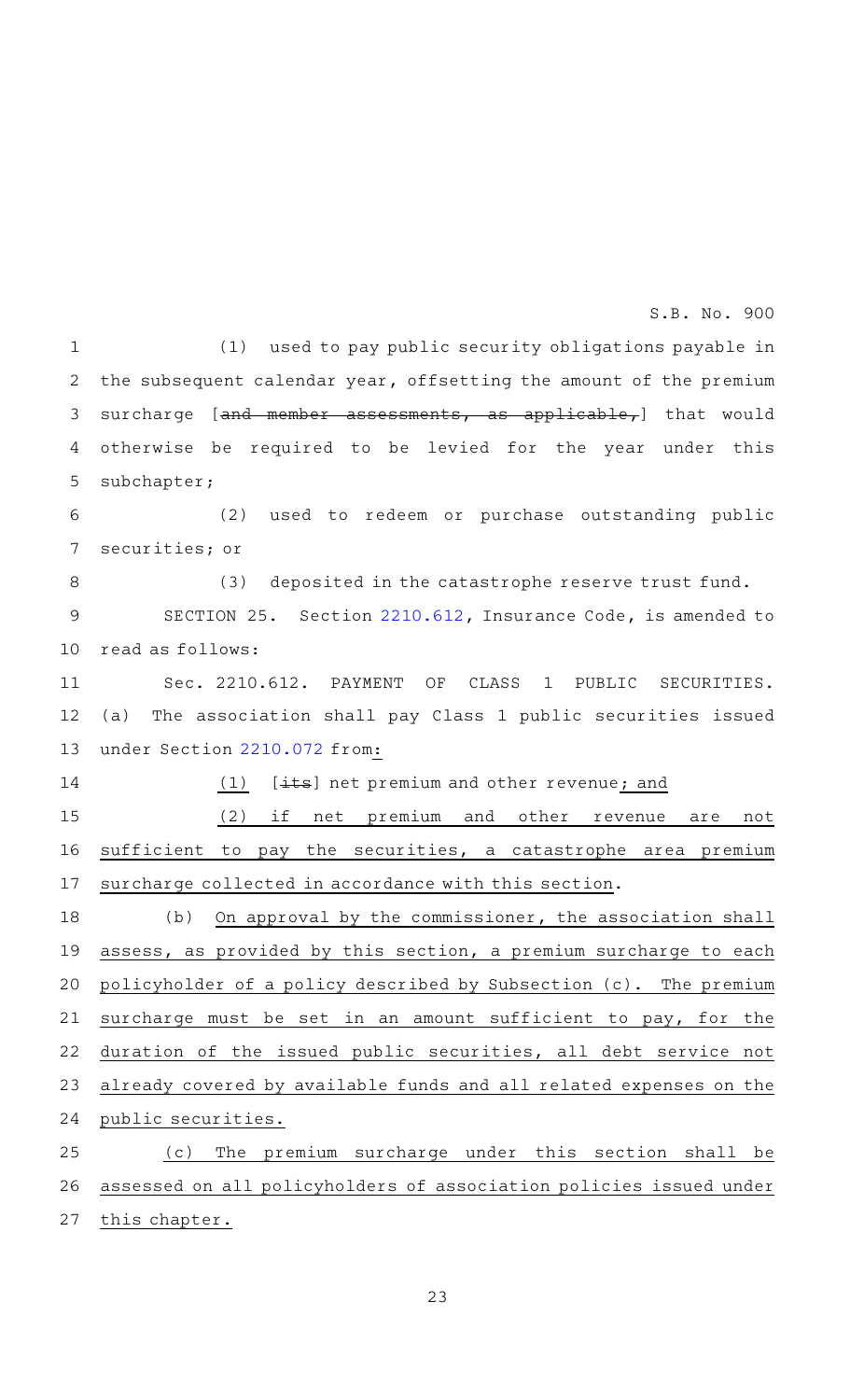(d) A premium surcharge under this section is a separate charge in addition to the premiums collected and is not subject to premium tax or commissions. Failure by a policyholder to pay the surcharge constitutes failure to pay premium for purposes of policy cancellation. (e) The association may enter financing arrangements as described by Section [2210.072\(](http://www.statutes.legis.state.tx.us/GetStatute.aspx?Code=IN&Value=2210.072&Date=5/29/2015)d) as necessary to obtain public securities issued under Section [2210.072](http://www.statutes.legis.state.tx.us/GetStatute.aspx?Code=IN&Value=2210.072&Date=5/29/2015). Nothing in this subsection shall prevent the authorization and creation of one or more programs for the issuance of commercial paper before the date of an occurrence or series of occurrences that results in insured losses under Section [2210.072](http://www.statutes.legis.state.tx.us/GetStatute.aspx?Code=IN&Value=2210.072&Date=5/29/2015)(a). SECTION 26. Section [2210.613](http://www.statutes.legis.state.tx.us/GetStatute.aspx?Code=IN&Value=2210.613&Date=5/29/2015), Insurance Code, is amended to read as follows: Sec. 2210.613. PAYMENT OF CLASS 2 PUBLIC SECURITIES. (a) The association shall pay Class 2 public securities issued under Section [2210.073](http://www.statutes.legis.state.tx.us/GetStatute.aspx?Code=IN&Value=2210.073&Date=5/29/2015) from: (1) net premium and other revenue; and (2) if net premium and other revenue are not sufficient to pay the securities, a catastrophe area premium surcharge collected in accordance with this section. (b) On approval by the commissioner, the association shall assess, as provided by this section, a premium surcharge to each policyholder of a policy described by Subsection (c). The premium surcharge must be set in an amount sufficient to pay, for the duration of the issued public securities, all debt service not 1 2 3 4 5 6 7 8 9 10 11 12 13 14 15 16 17 18 19 20 21 22 23 24 25 26

already covered by available funds and all related expenses on the 27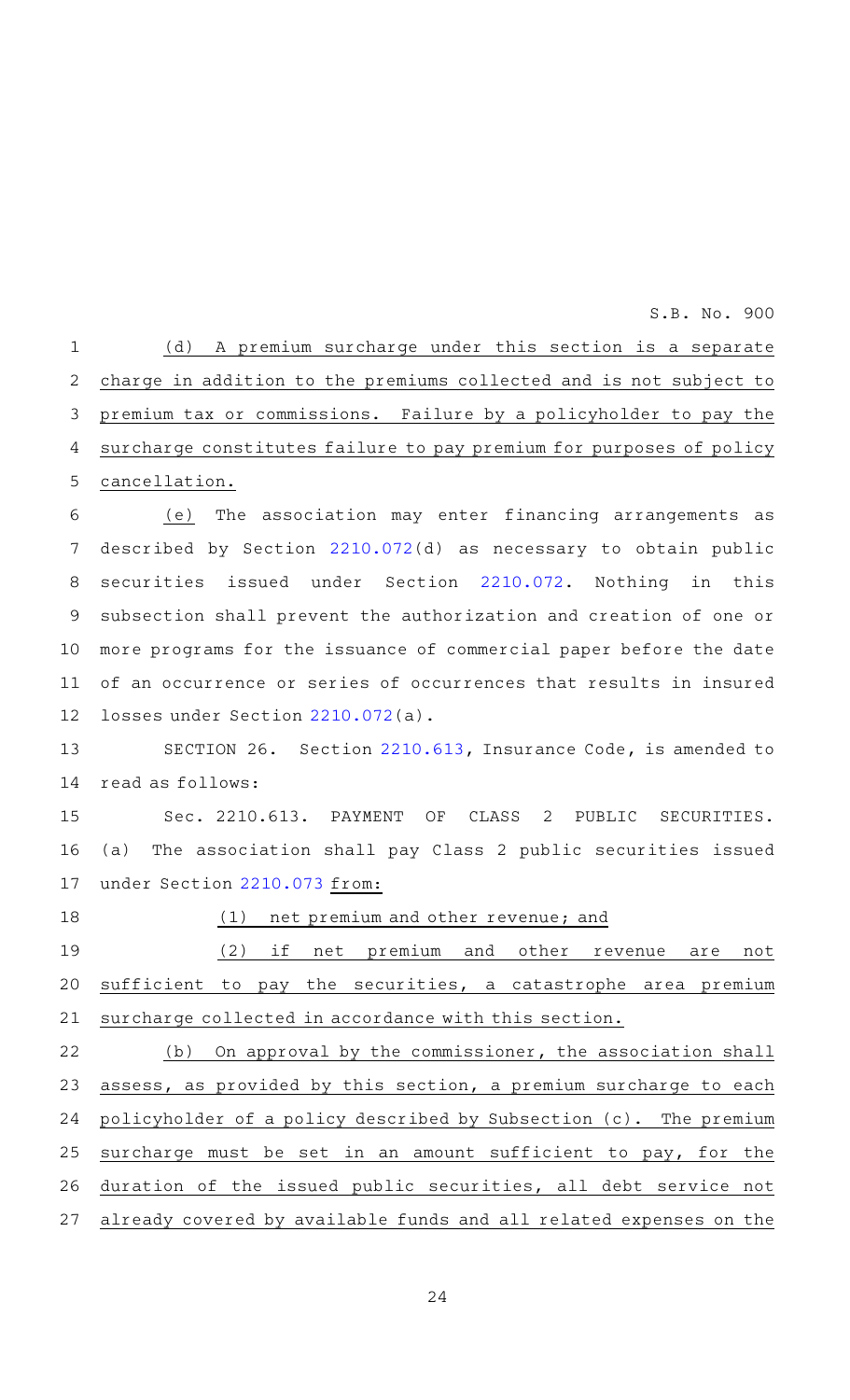public securities [as provided by this section. Thirty percent of the cost of the public securities shall be paid through member assessments as provided by this section. The association shall notify each member of the association of the amount of the member 's assessment under this section. The proportion of the allocable to each insurer under this section shall be determined in used to determine each insurer's participation in  $\frac{1}{\sqrt{2}}$  sociation for the year under Section [2210.052](http://www.statutes.legis.state.tx.us/GetStatute.aspx?Code=IN&Value=2210.052&Date=5/29/2015). A member of association may not recoup an assessment paid under this subsection through a premium surcharge or tax credit]. 1 2 3 4 5 6 7 8 9 10

[(b) Seventy percent of the cost of the public securities shall be paid by a premium surcharge collected under this section amount set by the commissioner. On approval by the commissioner, each insurer, the association, and the Texas FAIR Plan Association shall assess, as provided by this section, premium surcharge to each policyholder of a policy that is in effect after the 180th day after the date the commissioner the approval of the public securities. The surcharge must be set in an amount sufficient to pay, for the duration of the issued public securities, all debt service already covered by available funds or member assessments and all related expenses on the public securities.] 11 12 13 14 15 16 17 18 19 20 21 22

(c) The premium surcharge under this section [Subsection (b)] shall be assessed on all policyholders of association policies issued under this chapter [that cover insured property that located in a catastrophe area, including automobiles principally garaged in a catastrophe area. The premium surcharge shall 23 24 25 26 27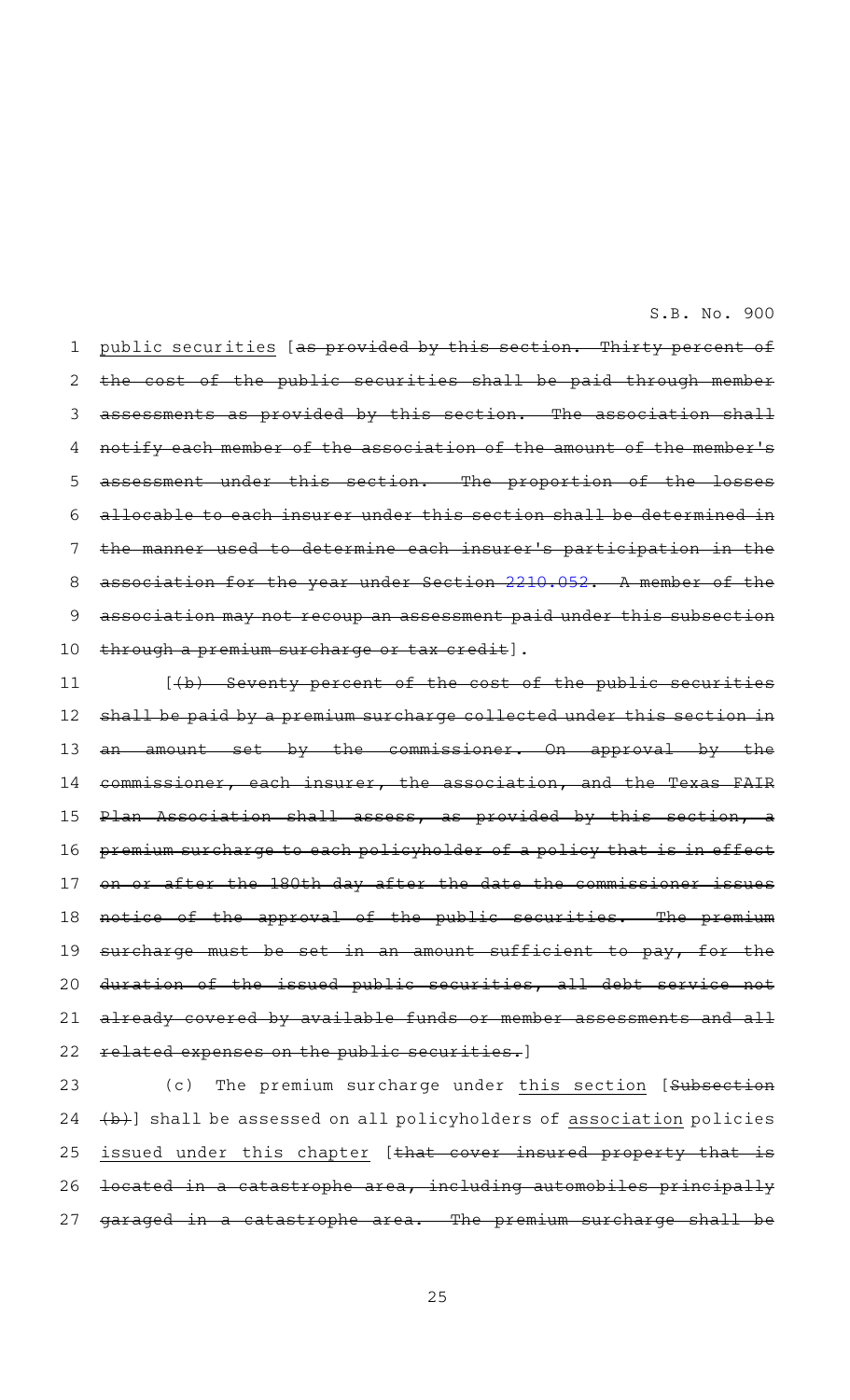| 1. | assessed on each Texas windstorm and hail insurance policy and each       |
|----|---------------------------------------------------------------------------|
| 2  | property and casualty insurance policy, including an automobile           |
| 3  | insurance policy, issued for automobiles and other property located       |
| 4  | catastrophe area. A premium surcharge under Subsection $(b)$              |
| 5  | applies to:                                                               |
| 6  | policies written under the following<br>[ <del>(1) all</del>              |
| 7  | <del>insurance:</del>                                                     |
| 8  | $(A)$ fire and allied lines:                                              |
| 9  | $[$ $($ B $)$ farm and ranch owners;                                      |
| 10 | $[4C]$ residential property insurance;                                    |
| 11 | $(\theta)$ private passenger automobile liability and                     |
| 12 | physical damage insurance; and                                            |
| 13 | <u> {E} commercial automobile liability and </u>                          |
| 14 | physical damage insurance; and                                            |
| 15 | $\left[\frac{1}{2}\right]$ the property insurance portion of a commercial |
| 16 | multiple peril insurance policy].                                         |
| 17 | A premium surcharge under this section [Subsection (b)]<br>(d)            |
| 18 | is a separate charge in addition to the premiums collected and is         |
|    | 19 not subject to premium tax or commissions. Failure by a                |
| 20 | policyholder to pay the surcharge constitutes failure to pay              |
| 21 | premium for purposes of policy cancellation.                              |
| 22 | SECTION 27. Subchapter M, Chapter 2210, Insurance Code, is                |
| 23 | amended by adding Sections 2210.6131 and 2210.6132 to read as             |
| 24 | follows:                                                                  |
| 25 | Sec. 2210.6131. PAYMENT OF CLASS 3 PUBLIC SECURITIES.                     |
| 26 | The association shall pay Class 3 public securities issued<br>(a)         |
| 27 | under Section 2210.0741 from:                                             |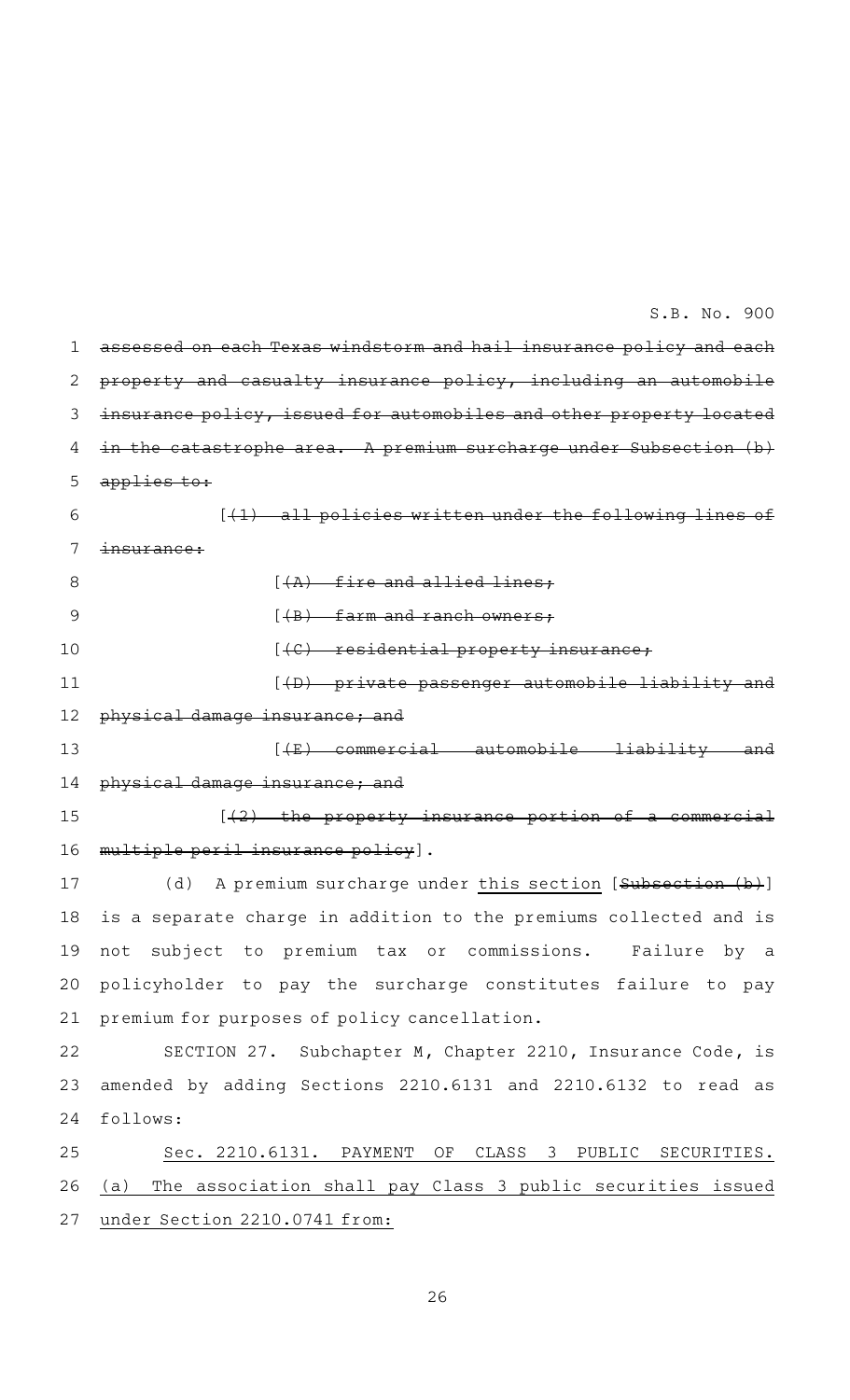| $\mathbf 1$  | net premium and other revenue; and<br>(1)                                       |
|--------------|---------------------------------------------------------------------------------|
| $\mathbf{2}$ | (2)<br>if<br>net premium and<br>other<br>not<br>revenue<br>are                  |
| 3            | sufficient to pay the securities, a catastrophe area premium                    |
| 4            | surcharge collected in accordance with this section.                            |
| 5            | On approval by the commissioner, the association shall<br>(b)                   |
| 6            | assess, as provided by this section, a premium surcharge to each                |
| 7            | policyholder of a policy described by Subsection (c). The premium               |
| 8            | surcharge must be set in an amount sufficient to pay, for the                   |
| $\mathsf 9$  | duration of the issued public securities, all debt service not                  |
| 10           | already covered by available funds and all related expenses on the              |
| 11           | public securities.                                                              |
| 12           | The premium surcharge under this section shall be<br>(c)                        |
| 13           | assessed on all policyholders of association policies issued under              |
| 14           | this chapter.                                                                   |
| 15           | A premium surcharge under this section is a separate<br>(d)                     |
| 16           | charge in addition to the premiums collected and is not subject to              |
| 17           | premium tax or commissions. Failure by a policyholder to pay the                |
| 18           | surcharge constitutes failure to pay premium for purposes of policy             |
| 19           | cancellation.                                                                   |
| 20           | Sec. 2210.6132.<br>CONTINGENT SOURCE OF PAYMENT FOR CLASS 2                     |
| 21           | CLASS<br>PUBLIC<br>SECURITIES.<br>(a)<br>The<br>commissioner<br>AND<br>3<br>may |
| 22           | determine, in consultation with the board and the authority, that:              |
| 23           | the authority is unable to issue Class 2 or Class 3<br>(1)                      |
| 24           | public securities to be payable under Section 2210.613<br>Оľ                    |
| 25           | 2210.6131, as applicable; or                                                    |
| 26           | the issuance of Class 2 or Class 3 public<br>(2)                                |
| 27           | securities to be payable under Section 2210.613 or 2210.6131, as                |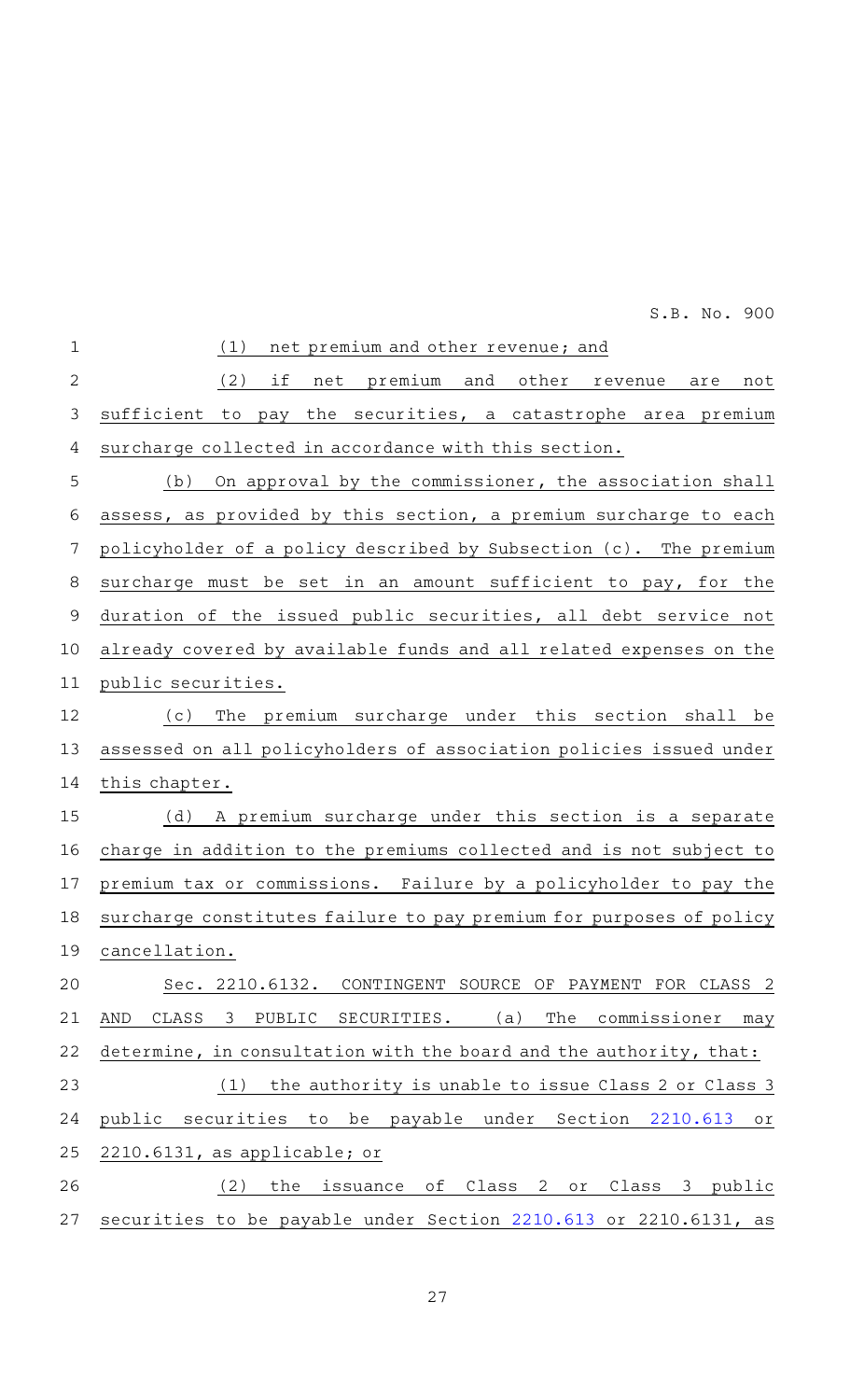applicable, is financially unreasonable for the association. (b) If the commissioner makes a determination under Subsection (a), the commissioner shall order the Class 2 or Class 3 public securities, as applicable, to be paid by a premium surcharge assessed by each insurer, the association, and the Texas FAIR Plan Association on all policyholders of policies that are in effect on or after the 180th day after the date the commissioner issues the order. The premium surcharge must be set in an amount sufficient to pay all debt service not already covered by available funds and all related expenses on the public securities. (c) The premium surcharge under this section shall be 1 2 3 4 5 6 7 8 9 10 11

assessed on all policyholders of policies that cover insured property that is located in a catastrophe area, including automobiles principally garaged in a catastrophe area. The premium surcharge shall be assessed on each Texas windstorm and hail insurance policy and each property and casualty policy, including an automobile insurance policy, issued for automobiles and other property located in the catastrophe area. A premium surcharge under Subsection (b) applies to: 12 13 14 15 16 17 18 19

(1) all policies written under the following lines of insurance: (A) fire and allied lines;  $(B)$  farm and ranch owners;  $(C)$  residential property insurance; 20 21 22 23 24

(D) private passenger automobile liability and physical damage insurance; and (E) commercial automobile liability and physical 25 26 27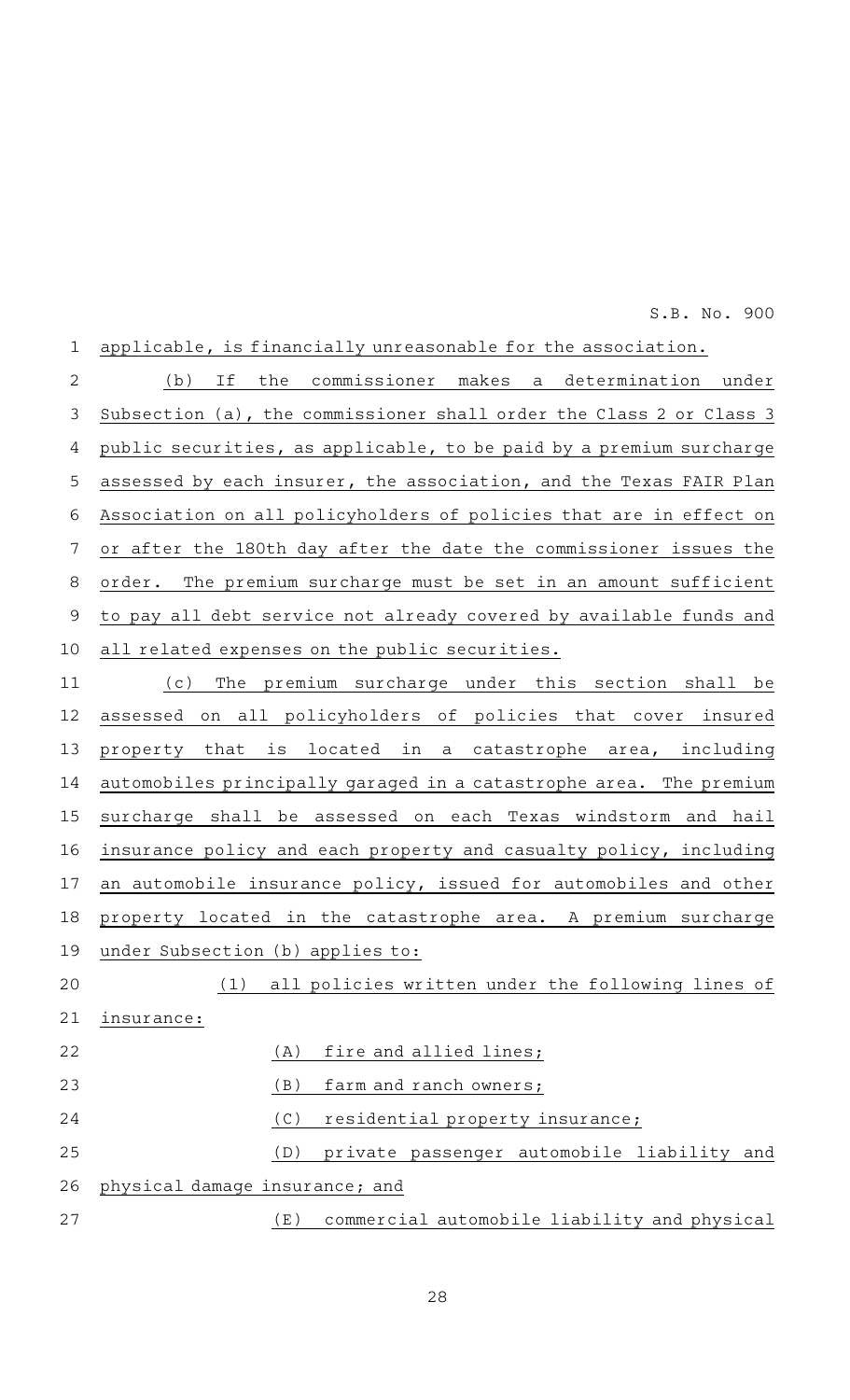#### damage insurance; and 1

 $(2)$  the property insurance portion of a commercial multiple peril insurance policy. 2 3

SECTION 28. Section  $2210.616(a)$  $2210.616(a)$ , Insurance Code, is amended to read as follows: 4 5

(a) The state pledges for the benefit and protection of financing parties, the board, and the association that the state will not take or permit any action that would: 6 7 8

(1) impair the collection of [member assessments and] premium surcharges or the deposit of those funds into the applicable [member assessment trust fund or premium surcharge] trust fund; 9 10 11 12

(2) reduce, alter, or impair the [member assessments  $er$ ] premium surcharges to be imposed, collected, and remitted to financing parties until the principal, interest, and premium, and any other charges incurred and contracts to be performed in connection with the related public securities, have been paid and performed in full; or 13 14 15 16 17 18

(3) in any way impair the rights and remedies of the public security owners until the public securities are fully discharged. 19 20 21

SECTION 29. Section [2210.6165](http://www.statutes.legis.state.tx.us/GetStatute.aspx?Code=IN&Value=2210.6165&Date=5/29/2015), Insurance Code, is amended to read as follows: 22 23

Sec. 2210.6165. PROPERTY RIGHTS. If public securities issued under this subchapter are outstanding, the rights and interests of the association, a successor to the association, any member of the association, or any member of the Texas FAIR Plan 24 25 26 27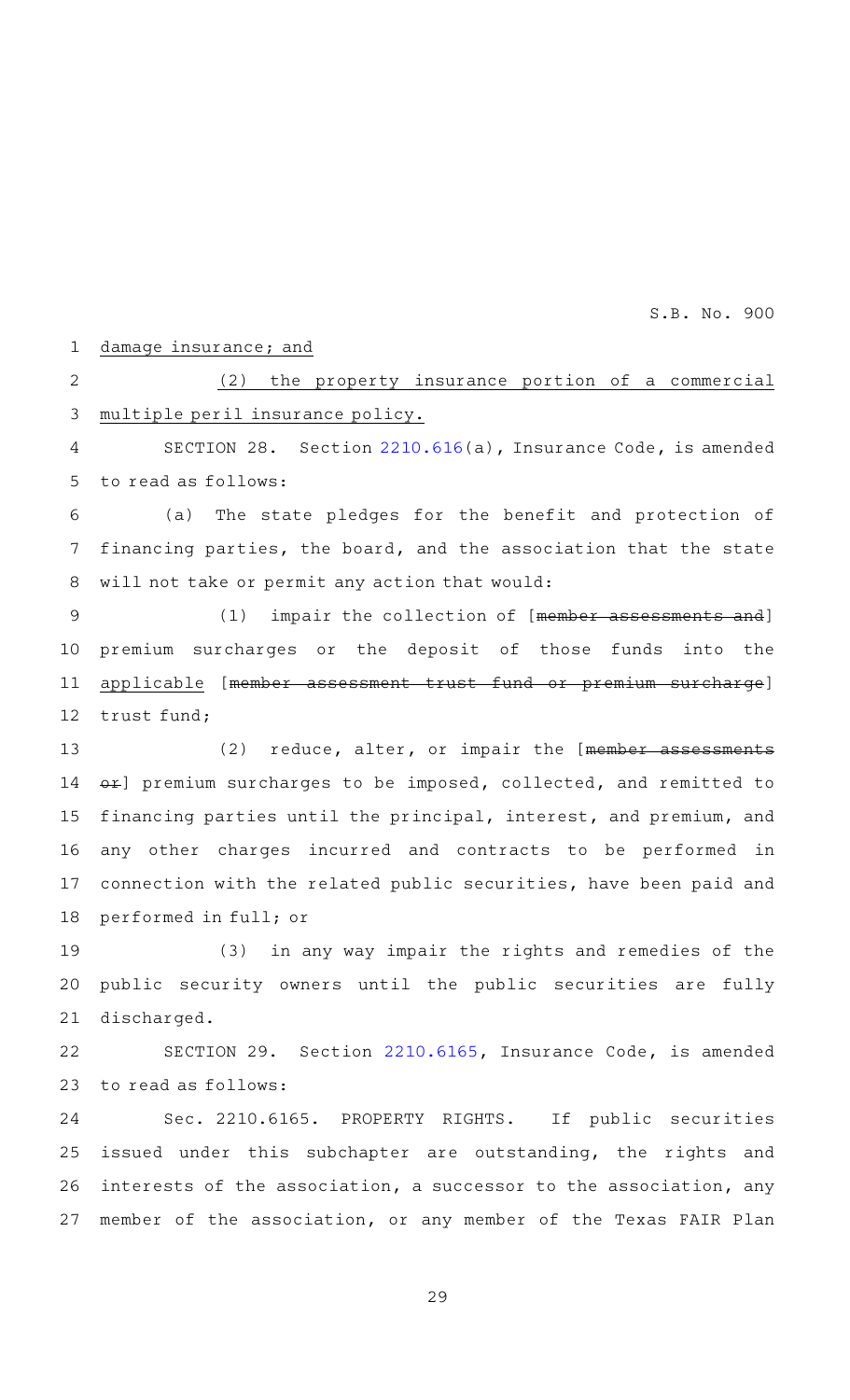Association, including the right to impose, collect, and receive a premium surcharge [or a member assessment] authorized under this subchapter, are only contract rights until those revenues are first pledged for the repayment of the association's public security obligations as provided by Section [2210.609.](http://www.statutes.legis.state.tx.us/GetStatute.aspx?Code=IN&Value=2210.609&Date=5/29/2015) 1 2 3 4 5

SECTION 30. Chapter 2210, Insurance Code, is amended by adding Subchapter O to read as follows: 6 7

8

#### SUBCHAPTER O. DEPOPULATION PROGRAM

Sec. 2210.701. DEPOPULATION PROGRAM. (a) The association shall administer, subject to commissioner approval, a depopulation program that encourages the transfer of association policies to insurers through the voluntary market or assumption reinsurance. 9 10 11 12

(b) An insurer engaged in the business of property and casualty insurance in this state may elect to participate in the depopulation program. 13 14 15

Sec. 2210.702. ASSUMPTION REINSURANCE DEPOPULATION. (a) The association shall make available to insurers who elect to participate in the depopulation program association policy information necessary for the insurers to determine whether to reinsure a policy ceded to the insurer by the association. The commissioner shall by rule establish the information that is necessary to provide to an insurer under this subsection. 16 17 18 19 20 21 22

(b) If an insurer elects to reinsure a policy under this section, the reinsurance must be provided as assumption reinsurance by novation and the insurer is legally and contractually responsible for the association policy ceded to the insurer on the effective date of the reinsurance agreement regardless of whether 23 24 25 26 27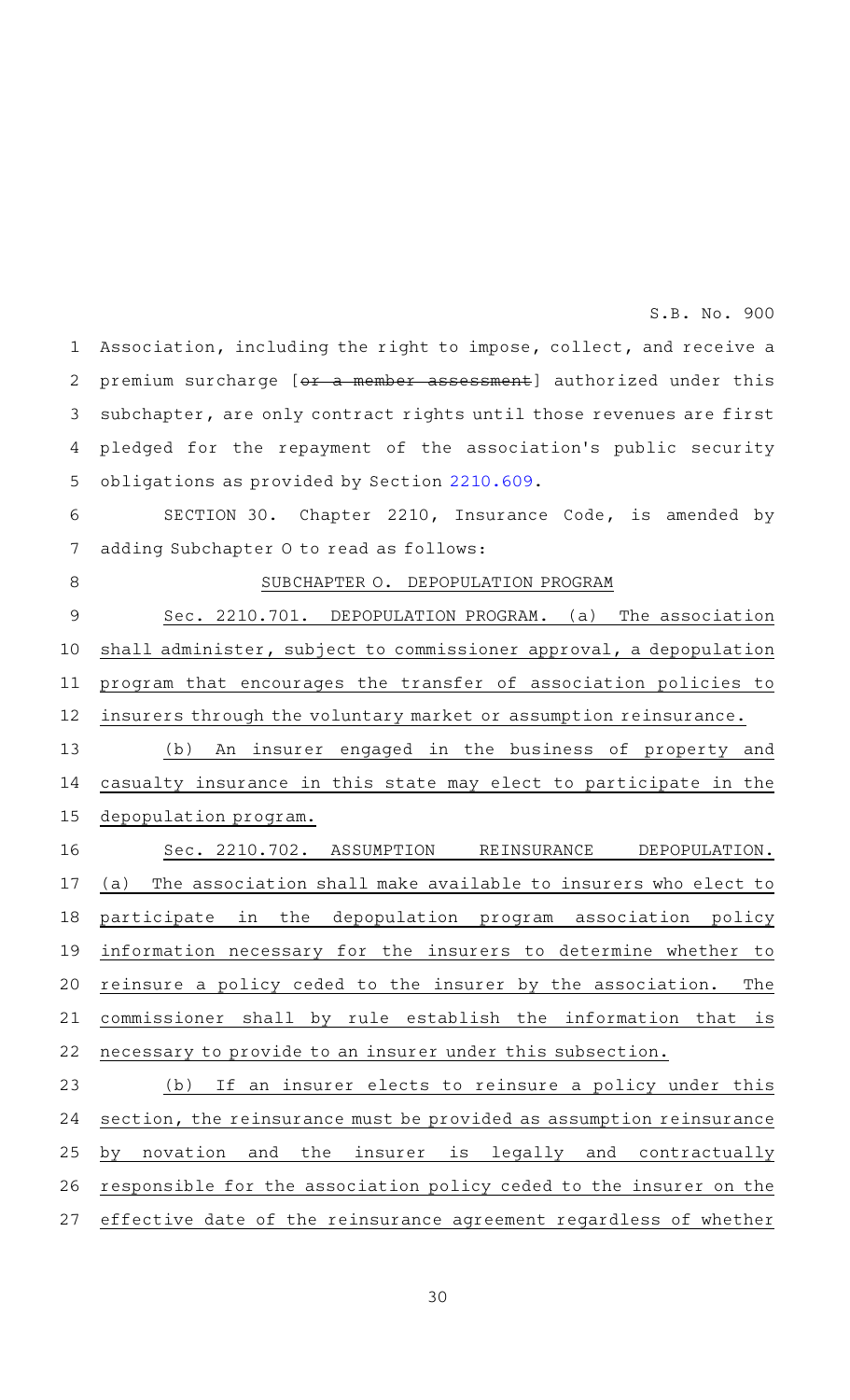the association continues to provide some services on the policy. The association is not liable under the policy on and after the effective date of the assumption reinsurance agreement. Except as specifically provided in an agreement between the association and the insurer, the insurer shall administer the policy and process, adjust, and pay claims in accordance with the policy. (c) If an insurer elects to provide reinsurance under this section, the insurer shall comply with the applicable provisions of Chapters 202 and 493. Sec. 2210.703. RENEWAL OF REINSURED POLICIES; COMPARABLE COVERAGE. (a) An insurer electing to offer a policy under Section 2210.702 shall offer a renewal of that policy to the association policyholder for each of the next three years subject to the insurer 's rate and underwriting guidelines as filed under this code. (b) An insurer may not offer a policy to an association policyholder under this section unless the policy contains generally comparable coverage and premiums to the association policy as determined by commissioner rule. The premiums for a policy of generally comparable coverage may not exceed 115 percent of the premiums for the association policy. (c) Subchapter L-1 does not apply to a policy renewed under this section. Sec. 2210.704. CONFIDENTIALITY OF INFORMATION; USE OF POLICYHOLDER'S AGENT. (a) An insurer may use information concerning a specific policy or insured provided by the association under Section 2210.702(a) only for the purposes of this subchapter 1 2 3 4 5 6 7 8 9 10 11 12 13 14 15 16 17 18 19 20 21 22 23 24 25 26 27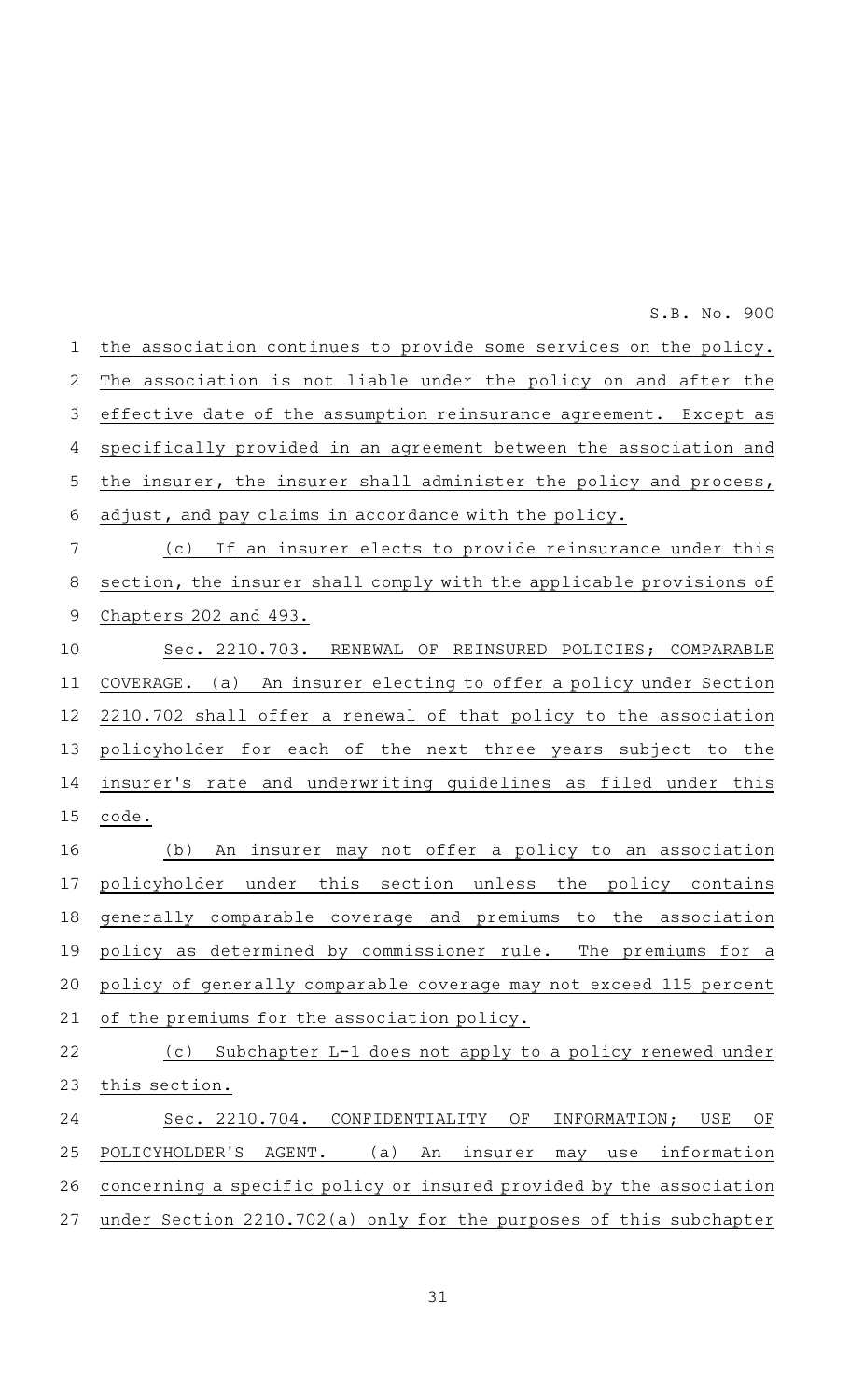and may not use or disclose the information for any other purpose. (b) If an insurer elects to renew a policy for an association policyholder identified from information provided to the insurer under Section 2210.702, the insurer must offer the policy through the insurance agent of record for the association policyholder under the prevailing terms, conditions, and commissions of the agent. (c) An insurer that offers to renew a policy under Section 2210.703 shall allow the policyholder 's agent to enter into a limited service agreement with the insurer for the agent to continue to provide services to the policyholder. Sec. 2210.705. TRANSFER OF POLICIES. The commissioner shall by rule establish the procedure for the transfer of reinsured policies. The rule must provide that a reinsurance agreement include: (1) an offer commencement date of December 1; (2) the opportunity for the policyholder to opt out of the reinsurance agreement on or before May 31; (3) a transfer of the earned premium on a reinsured policy to a trust account to be held until the expiration of the opt-out period described by Subdivision (2) when the earned premium for the final reinsured policy will be transferred to the reinsurer;  $(4)$  a period of not less than 60 days for the agent of record to accept an appointment or other written agreement with the reinsurer; and (5) any other requirements as the commissioner 1 2 3 4 5 6 7 8 9 10 11 12 13 14 15 16 17 18 19 20 21 22 23 24 25 26 27

S.B. No. 900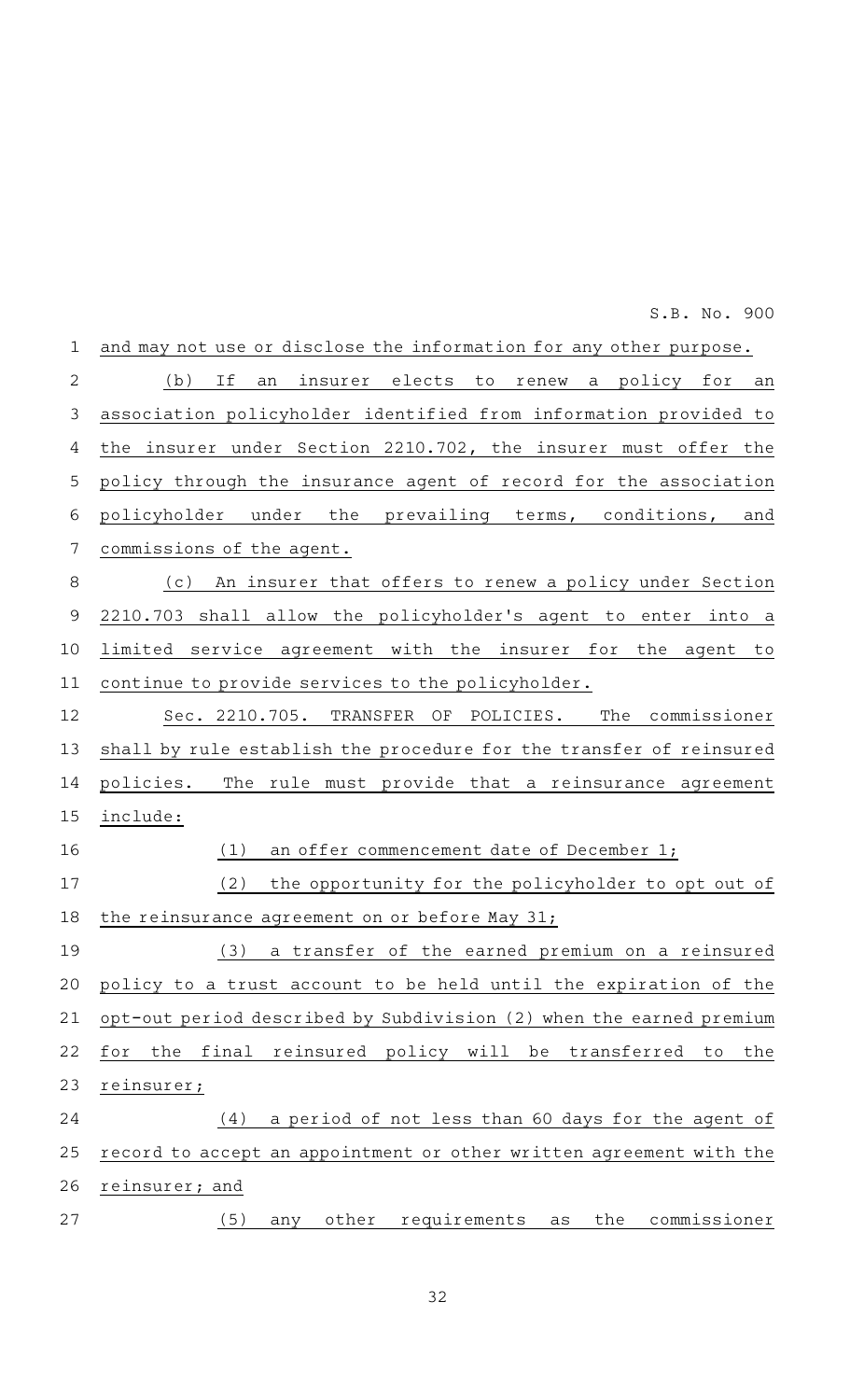#### determines necessary for the protection of policyholders and the policyholders' agents. 1 2

SECTION 31. The following provisions of the Insurance Code are repealed: 3 4

(1) Sections  $2210.102(q)$  $2210.102(q)$  and  $(h)$ ; 5

6

(2) Sections  $2210.602(5-a)$  $2210.602(5-a)$ , (6), (6-b), (6-c), and (10); 7

8

9

(4) Sections [2210.6135](http://www.statutes.legis.state.tx.us/GetStatute.aspx?Code=IN&Value=2210.6135&Date=5/29/2015) and [2210.6136](http://www.statutes.legis.state.tx.us/GetStatute.aspx?Code=IN&Value=2210.6136&Date=5/29/2015).

(3) Section  $2210.605(c)$  $2210.605(c)$ ; and

SECTION 32. (a) The board of directors of the Texas Windstorm Insurance Association established under Section [2210.102](http://www.statutes.legis.state.tx.us/GetStatute.aspx?Code=IN&Value=2210.102&Date=5/29/2015), Insurance Code, as that section existed before amendment by this Act, is abolished effective October 1, 2015. 10 11 12 13

(b) The commissioner shall appoint the members of the board of directors of the Texas Windstorm Insurance Association under Section [2210.102,](http://www.statutes.legis.state.tx.us/GetStatute.aspx?Code=IN&Value=2210.102&Date=5/29/2015) Insurance Code, as amended by this Act, effective October 1, 2015. The initial directors shall draw lots to achieve staggered terms, with three of the directors serving one-year terms, three of the directors serving two-year terms, and three of the directors serving three-year terms. 14 15 16 17 18 19 20

(c) The term of a person who is serving as a member of the board of directors of the Texas Windstorm Insurance Association immediately before the abolition of that board under Subsection (a) of this section expires on October 1, 2015. Such a person is eligible for appointment by the commissioner to the new board of directors of the Texas Windstorm Insurance Association under Section [2210.102](http://www.statutes.legis.state.tx.us/GetStatute.aspx?Code=IN&Value=2210.102&Date=5/29/2015), Insurance Code, as amended by this Act. 21 22 23 24 25 26 27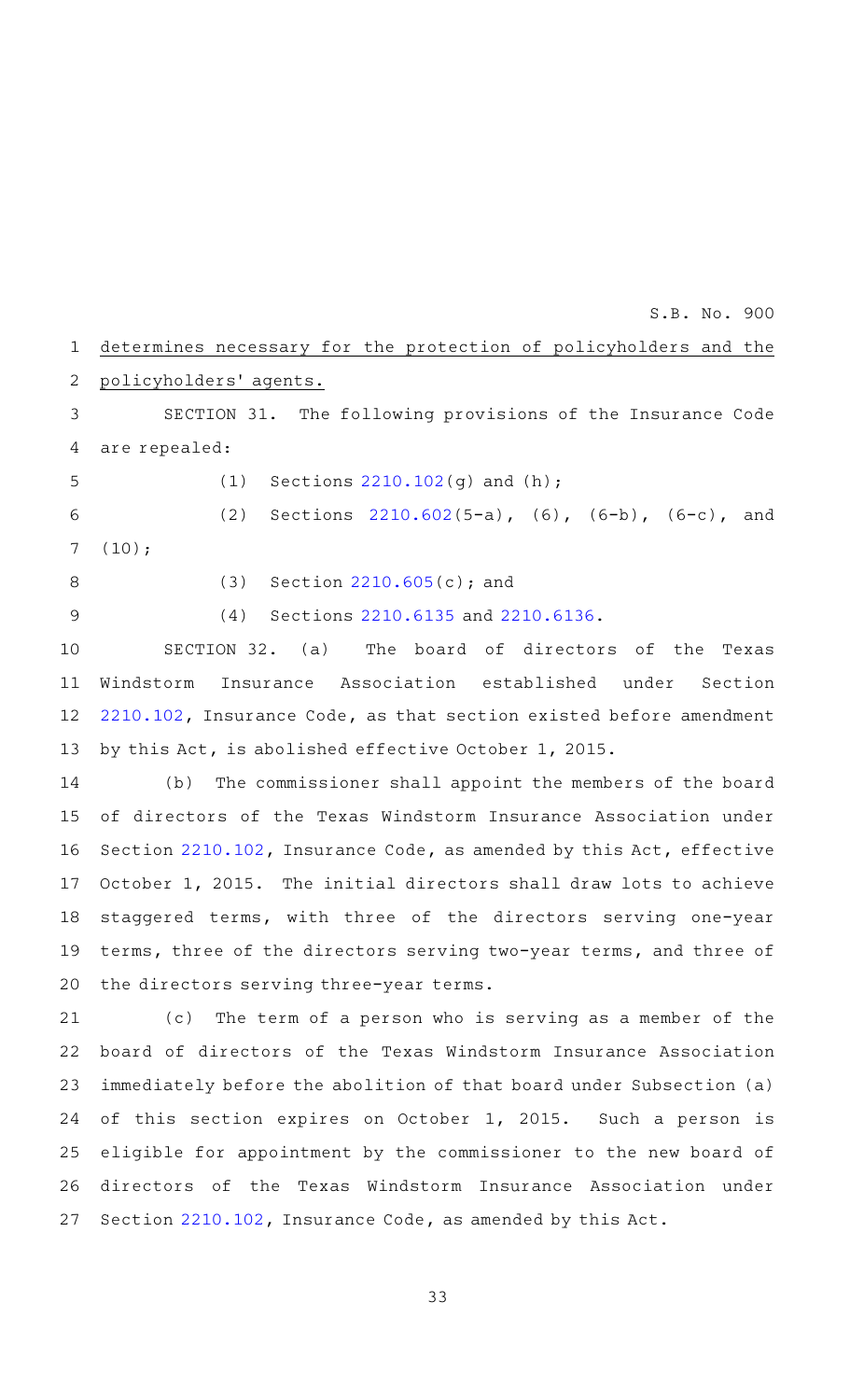(d) It is the intent of the legislature that each member of the legislative oversight board appointed under Section [2210.652](http://www.statutes.legis.state.tx.us/GetStatute.aspx?Code=IN&Value=2210.652&Date=5/29/2015), Insurance Code, and serving on the effective date of this Act continues to serve after the effective date of this Act until a successor is appointed under that section. 1 2 3 4 5

SECTION 33. Subchapter M, Chapter 2210, Insurance Code, as it existed before the effective date of this Act, is applicable to bond obligations incurred under Chapter 2210, Insurance Code, before the effective date of this Act, and that law is continued in effect for that purpose. 6 7 8 9 10

SECTION 34. As soon as practicable after the effective date of this Act, the board of directors of the Texas Windstorm Insurance Association shall propose amendments to the plan of operation of the association and the commissioner of insurance shall adopt rules to implement Subchapter O, Chapter 2210, Insurance Code, as added by this Act. 11 12 13 14 15 16

SECTION 35. This Act takes effect immediately if it receives a vote of two-thirds of all the members elected to each house, as provided by Section [39,](http://www.statutes.legis.state.tx.us/GetStatute.aspx?Code=CN&Value=3.39&Date=5/29/2015) Article III, Texas Constitution. If this Act does not receive the vote necessary for immediate effect, this Act takes effect September 1, 2015. 17 18 19 20 21